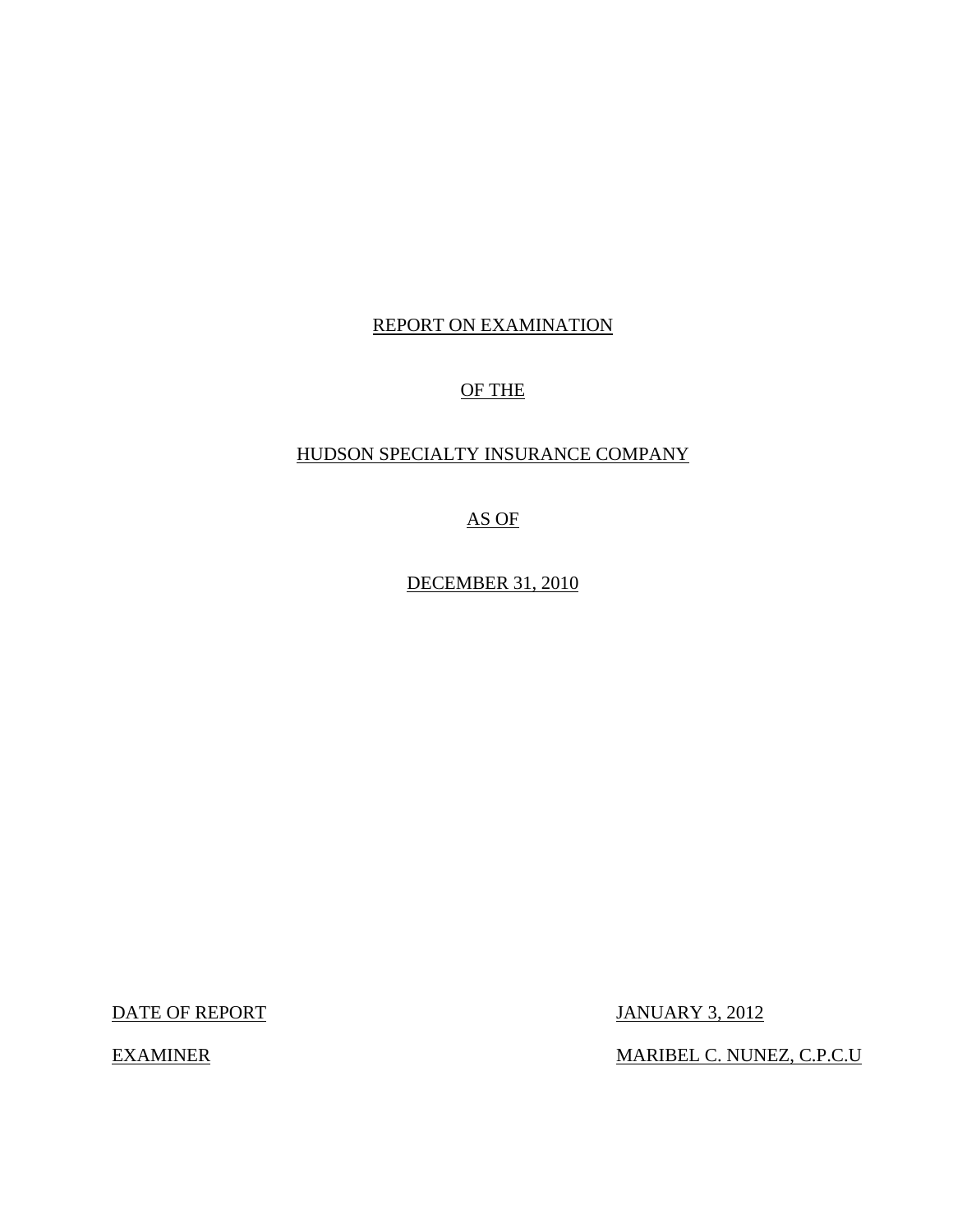# TABLE OF CONTENTS

#### ITEM NO.

#### PAGE NO.

| 1. | Scope of examination                                                                                                                                             | 2                             |
|----|------------------------------------------------------------------------------------------------------------------------------------------------------------------|-------------------------------|
| 2. | <b>Description of Company</b>                                                                                                                                    | 3                             |
|    | A. Management<br>B. Territory and plan of operation<br>C. Reinsurance<br>D. Holding company system<br>E. Significant operating ratios<br>F. Accounts and records | 4<br>6<br>7<br>11<br>15<br>16 |
| 3. | <b>Financial statements</b>                                                                                                                                      | 17                            |
|    | A. Balance sheet<br>B. Underwriting and investment exhibit                                                                                                       | 17<br>19                      |
| 4. | Losses and loss adjustment expenses                                                                                                                              | 20                            |
| 5. | Compliance with prior report on examination                                                                                                                      | 21                            |
| 6. | Summary of comments and recommendations                                                                                                                          | 23                            |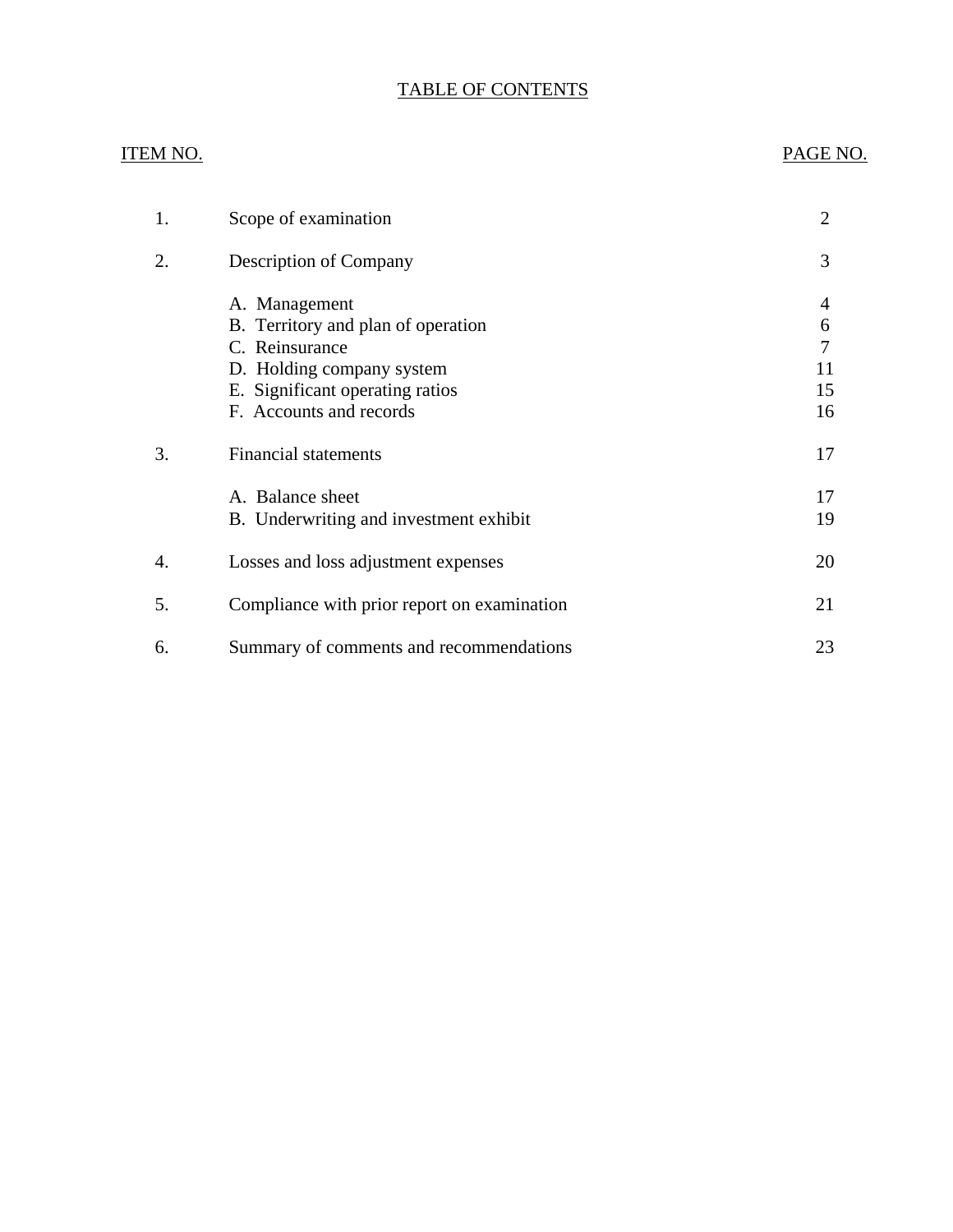

# NEW YORK STATE DEPARTMENT *of*  FINANCIAL SERVICES

 Andrew M. Cuomo Benjamin M. Lawsky Governor Superintendent

January 3, 2012

Honorable Benjamin M. Lawsky Superintendent of Financial Services Albany, New York 12257

Sir:

Pursuant to the requirements of the New York Insurance Law, and in compliance with the instructions contained in Appointment Number 30623 dated January 4, 2011, attached hereto, I have made an examination into the condition and affairs of Hudson Specialty Insurance Company as of December 31, 2010, and submit the following report thereon.

Wherever the designation "the Company" appears herein without qualification, it should be understood to indicate Hudson Specialty Insurance Company.

Wherever the term "Department" appears herein without qualification, it should be understood to mean the New York State Department of Financial Services.

The examination was conducted at the Company's office located at 17 State Street, New York, New York.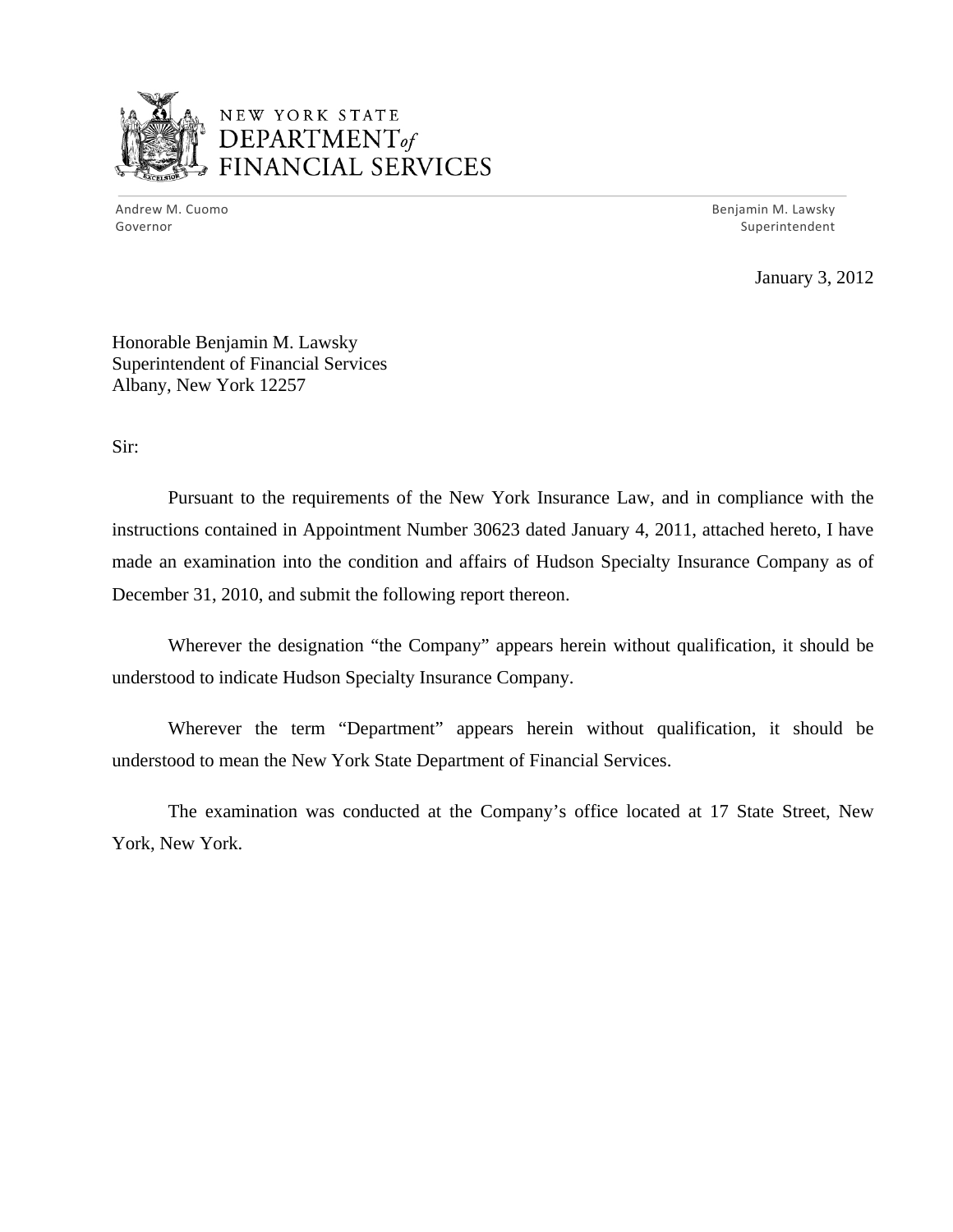#### 1. SCOPE OF EXAMINATION

<span id="page-3-0"></span>Company. The previous examination was conducted as of December 31, 2005. This examination The Department has performed a single-state examination of Hudson Specialty Insurance covered the five-year period from January 1, 2006 through December 31, 2010. Transactions occurring subsequent to this period were reviewed where deemed appropriate by the examiner.

This examination was conducted in accordance with the National Association of Insurance Commissioners ("NAIC") Financial Condition Examiners Handbook ("Handbook"), which requires that we plan and perform the examination to evaluate the financial condition and identify prospective risks of the Company by obtaining information about the Company including corporate governance, identifying and assessing inherent risks within the Company and evaluating system controls and procedures used to mitigate those risks. This examination also includes assessing the principles used and significant estimates made by management, as well as evaluating the overall financial statement presentation, management's compliance with Statutory Accounting Principles and annual statement instructions when applicable to domestic state regulations.

All financially significant accounts and activities of the Company were considered in accordance with the risk-focused examination process. This examination also included a review and evaluation of the Company's own control environment assessment and an evaluation based upon the Company's Sarbanes Oxley documentation and testing. The examiners also relied upon audit work performed by the Company's independent public accountants when appropriate.

This examination report includes a summary of significant findings for the following items as called for in the Handbook:

> Significant subsequent events Company history Corporate records Management and control Fidelity bonds and other insurance Territory and plan of operation Growth of Company Loss experience Reinsurance Accounts and records Statutory deposits Financial statements Summary of recommendations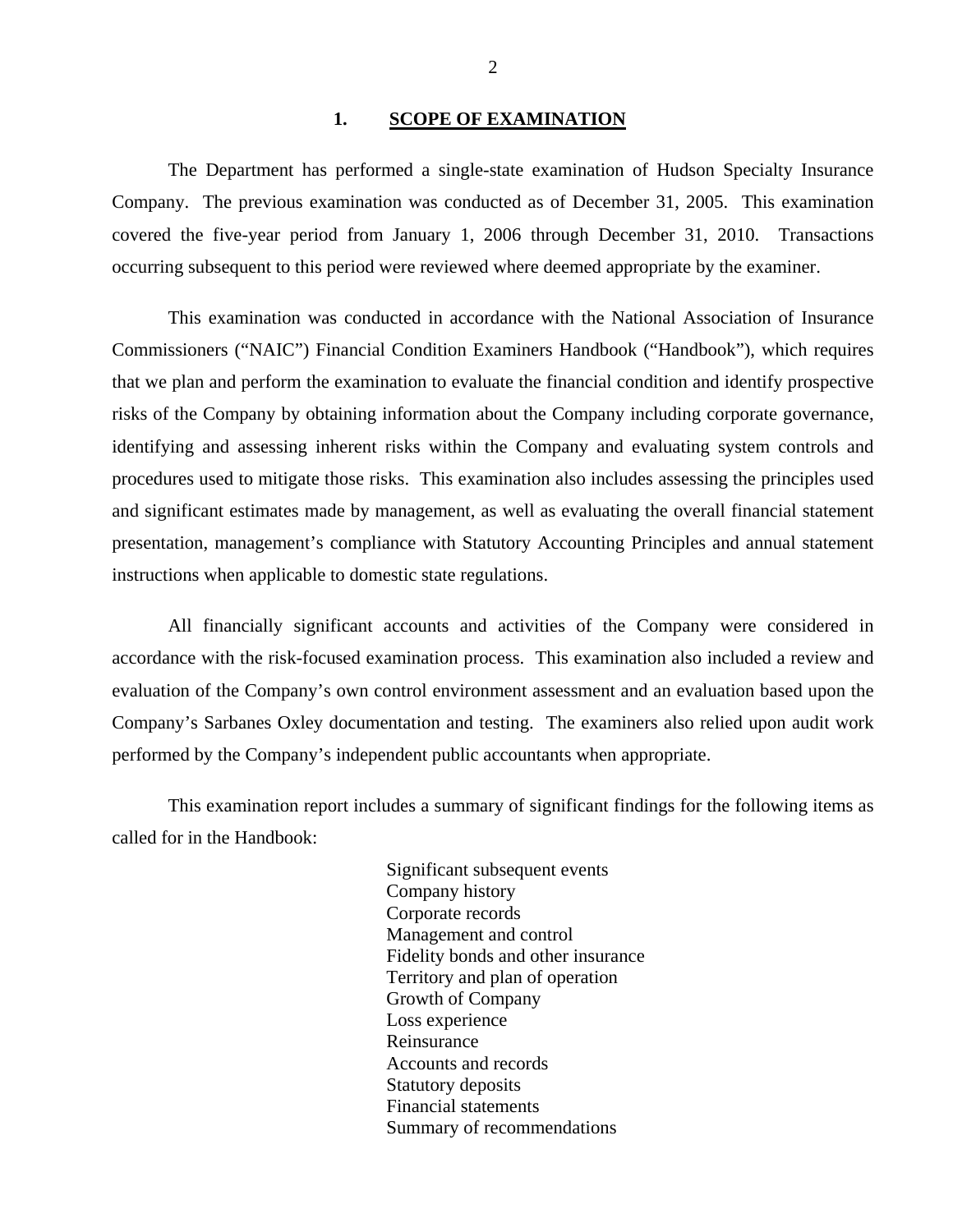<span id="page-4-0"></span>A review was also made to ascertain what action was taken by the Company with regard to comments and recommendations contained in the prior report on examination.

This report on examination is confined to financial statements and comments on those matters that involve departures from laws, regulations or rules, or that are deemed to require explanation or description.

#### **2. DESCRIPTION OF COMPANY**

The Company was incorporated under the laws of the State of New York on December 13, 1984 as the Southwest International Reinsurance Company of New York ("Southwest NY") to serve as the vehicle for the re-domestication of the Southwest International Reinsurance Company ("Southwest TX"), a Texas insurer. Effective December 31, 1985, Southwest TX merged with and into Southwest NY and the surviving Company adopted the name of its predecessor. On August 30, 1993, the name of the Company was changed to General Security Indemnity Company.

Prior to July 3, 1990, the Company was 51% owned by The Dai-Tokyo Fire and Marine Insurance Company, Ltd. ("Dai-Tokyo"), Tokyo, Japan, and 49% owned by SCOR Reinsurance Company ("SCOR Re"), New York, NY. On July 3, 1990, SCOR U.S. Corporation, the immediate parent of SCOR Re, purchased Dai-Tokyo's 51% interest in the Company and subsequently contributed that interest to SCOR Re.

On October 28, 2003, Odyssey America Reinsurance Corporation ("Odyssey America"), a Connecticut domiciled reinsurance company, purchased 100% of the capital stock of the Company from SCOR Re. Odyssey America is ultimately controlled by Fairfax Financial Holdings Limited ("Fairfax"), a publicly traded Canadian financial services holding company. As part of the acquisition, all of the Company's liabilities for business written prior to the purchase date were transferred to General Security Indemnity Company of Arizona through an "Assumption Reinsurance, Indemnification and Administration Agreement." Effective December 29, 2003, the Company changed its name to Hudson Specialty Insurance Company.

On December 30, 2003, Odyssey America transferred ownership of the Company to its wholly-owned subsidiary, Clearwater Insurance Company ("Clearwater"), a Delaware domiciled insurer. On July 29, 2010, Clearwater transferred ownership of the Company to its wholly-owned subsidiary, Hudson Insurance Company, a Delaware domiciled insurer. Subsequent to the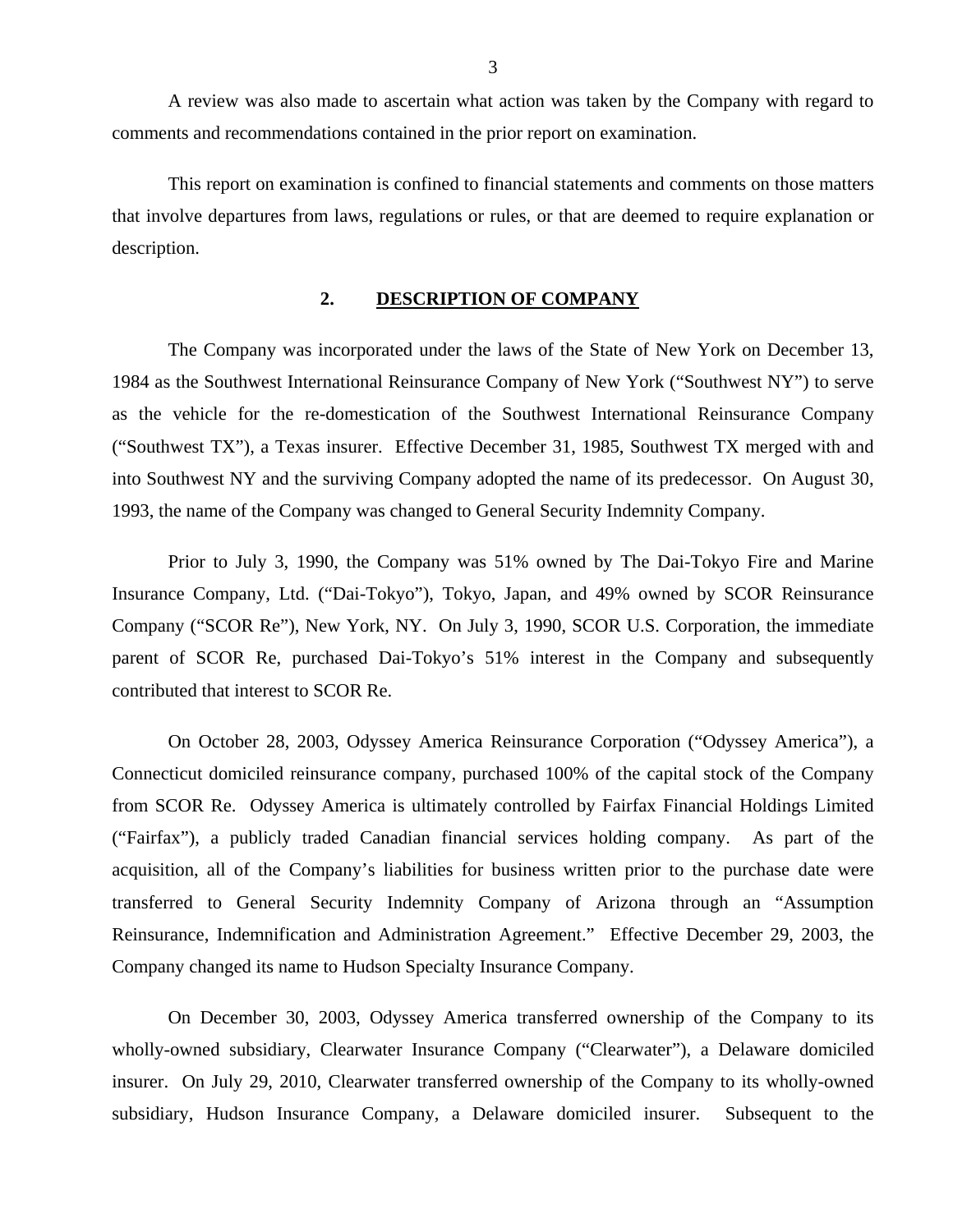<span id="page-5-0"></span>examination date, on January 1, 2011, Clearwater transferred its ownership of Hudson Insurance Company to Odyssey America and as a result, the Company is now an indirect, wholly-owned subsidiary of Odyssey America.

As of December 31, 2010, capital paid in was \$7.5 million consisting of 25,000 shares of \$300 par value per share common stock. Gross paid in and contributed surplus was \$33.5 million. There have been no changes to paid in capital or gross paid in and contributed surplus since the prior examination.

#### A. Management

Pursuant to the Company's charter and by-laws, management of the Company is vested in a Board of Directors consisting of no less than thirteen, or more than twenty-one members. As of the examination date, the board of directors was comprised of thirteen members. The directors as of December 31, 2010 were as follows:

| <b>Name and Residence</b>                       | <b>Principal Business Affiliation</b>                                                                         |
|-------------------------------------------------|---------------------------------------------------------------------------------------------------------------|
| Andrew Acheson Barnard                          | Chief Executive Officer,                                                                                      |
| New York, NY                                    | <b>Odyssey America Reinsurance Corporation</b>                                                                |
| <b>Robert Stanley Bennett</b>                   | Executive Vice President & Chief Actuary,                                                                     |
| Stamford, CT                                    | <b>Hudson Specialty Insurance Company</b>                                                                     |
| Jan Christiansen                                | <b>Executive Vice President,</b>                                                                              |
| Barrington, IL                                  | <b>Odyssey America Reinsurance Corporation</b>                                                                |
| <b>Richard Frederick Coerver IV</b>             | Senior Vice President & Controller,                                                                           |
| Fairfield, CT                                   | <b>Odyssey America Reinsurance Corporation</b>                                                                |
| Christopher Liam Gallagher                      | President.                                                                                                    |
| New York, NY                                    | <b>Hudson Specialty Insurance Company</b>                                                                     |
| Kimber Jan Lantry                               | <b>Executive Vice President,</b>                                                                              |
| Hercules, CA                                    | <b>Hudson Specialty Insurance Company</b>                                                                     |
| <b>Peter Hamilton Lovell</b><br>Glastonbury, CT | Senior Vice President, General Counsel &<br>Corporate Secretary,<br><b>Hudson Specialty Insurance Company</b> |
| Stephen Lawrence Porcelli                       | Senior Vice President,                                                                                        |
| Rensselaer, N                                   | <b>Hudson Specialty Insurance Company</b>                                                                     |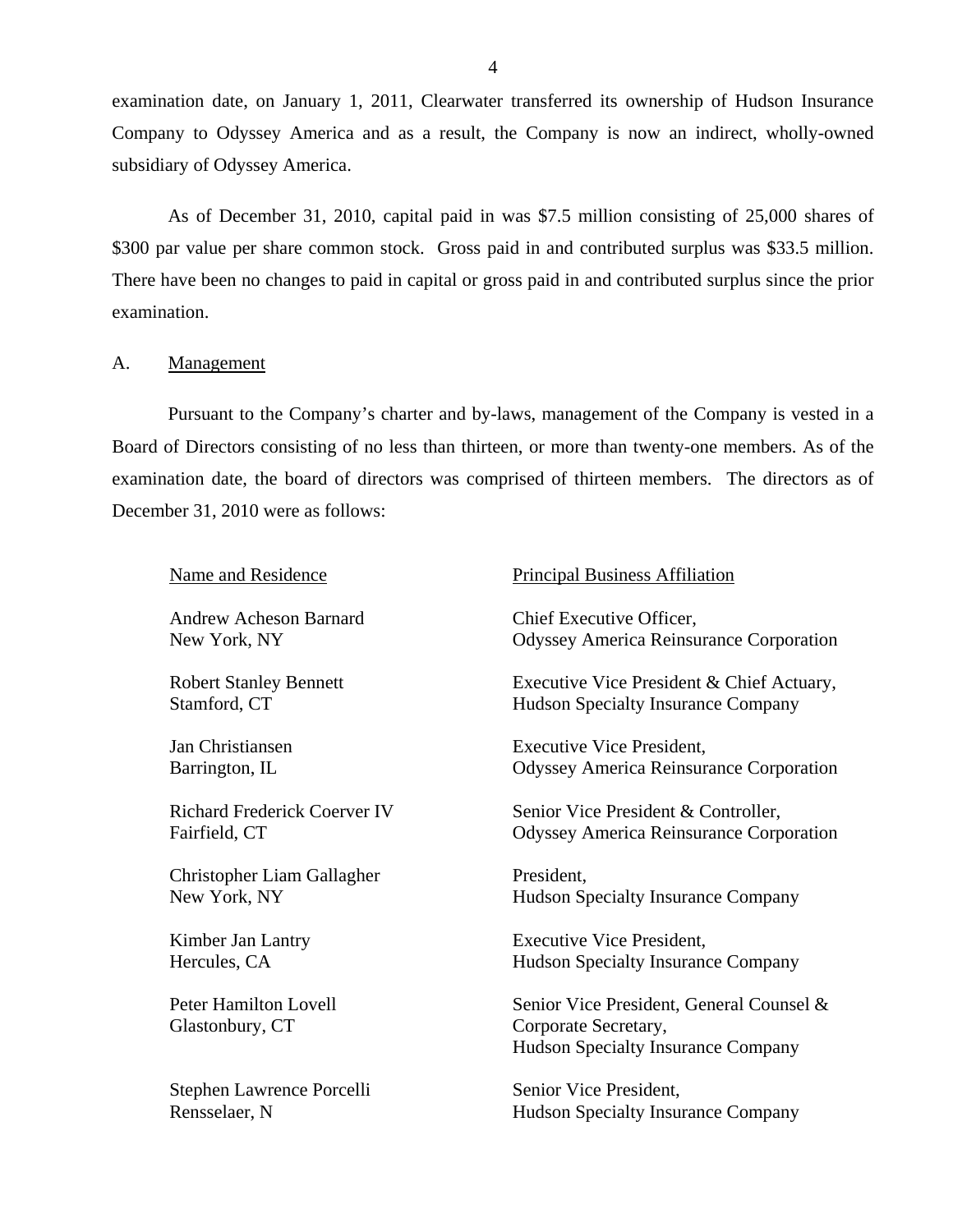| Name and Residence               | <b>Principal Business Affiliation</b>            |
|----------------------------------|--------------------------------------------------|
| James Brian Salvesen             | Senior Vice President & Chief Financial Officer, |
| Ridgefield, CT                   | <b>Odyssey America Reinsurance Corporation</b>   |
| <b>Christopher Thomas Suarez</b> | <b>Executive Vice President,</b>                 |
| Hamburg, New Jersey              | <b>Hudson Specialty Insurance Company</b>        |
| John Francis Verbich             | Senior Vice President & Chief Financial Officer, |
| West Windsor, NJ                 | <b>Hudson Specialty Insurance Company</b>        |
| Michael Gerard Wacek             | <b>Executive Vice President,</b>                 |
| Greenwich, CT                    | <b>Odyssey America Reinsurance Corporation</b>   |
| Brian David Young                | Chief Executive Officer,                         |
| New York, NY                     | <b>Hudson Specialty Insurance Company</b>        |

5

During the period under examination, the board of directors did not hold any regular or special scheduled meetings. Instead, the Company made all its decisions thru written consent with the approval/signature of all board members.

This is against the Company's by-laws which states in part:

". . . where time is of the essence, but not in lieu of any regular or special scheduled meeting of the board of directors or any committee thereof, any action required or permitted to be taken by the board of directors or any committee thereof, may be taken without a meeting if all members of the board, or of such committee, consent in writing to the adoption of a resolution authorizing action. . ."

It is recommended that the Company convene regularly scheduled quarterly meetings of its board of directors as stated in its by-laws and maintain complete minutes of such proceedings.

As of December 31, 2010, the principal officers of the Company were as follows:

Name Title

Brian David Young Christopher Liam Gallagher Peter Hamilton Lovell

Anthony Joseph Slowski

Chief Executive Officer President & Chief Operating Officer Senior Vice President, General Counsel & Corporate Secretary Senior Vice President & Treasurer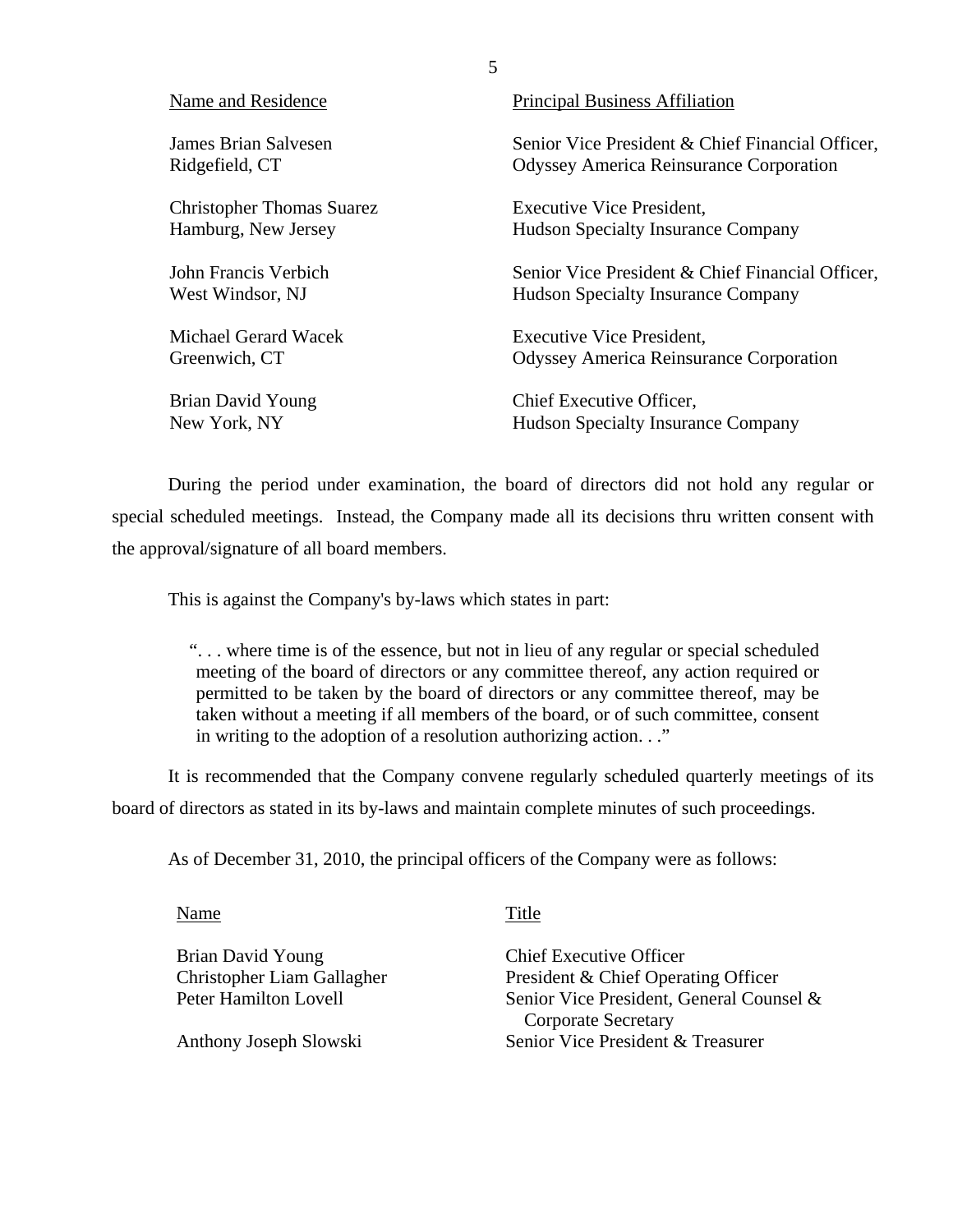#### <span id="page-7-0"></span>B. Territory and Plan of Operation

As of December 31, 2010, the Company was licensed to write business in New York only. It also operates as a surplus lines carrier on a non-admitted basis in the other forty-nine states and the District of Columbia, Puerto Rico and the United States Virgin Islands.

As of the examination date, the Company was authorized to transact the kinds of insurance as defined in the following numbered paragraphs of Section 1113(a) of the New York Insurance Law:

| Paragraph      | Line of Business                               |
|----------------|------------------------------------------------|
| 3              | Accident and health                            |
| $\overline{4}$ | Fire                                           |
| 5              | Miscellaneous property                         |
| 6              | Water damage                                   |
| 7              | Burglary and theft                             |
| 8              | Glass                                          |
| 9              | Boiler and machinery                           |
| 10             | Elevator                                       |
| 11             | Animal                                         |
| 12             | Collision                                      |
| 13             | Personal injury liability                      |
| 14             | Property damage liability                      |
| 15             | Workers' compensation and employers' liability |
| 16             | Fidelity and surety                            |
| 17             | Credit                                         |
| 19             | Motor vehicle and aircraft physical damage     |
| 20             | Marine and inland marine                       |
| 21             | Marine protection and indemnity                |

The Company is also empowered to transact such workers' compensation insurance as may be incident to coverage contemplated under paragraphs 20 and 21 of Section 1113(a) of the New York Insurance Law, including insurances described in the Longshoremen's and Harbor Workers' Compensation Act (Public law 803, 69th Congress as amended; 33 USC Section 901 et. seq. as amended). In addition, the Company is licensed to write Special Risk Insurance pursuant to Article 63 of the New York Insurance Law.

Based on the lines of business for which the Company is licensed and the Company's current capital structure, and pursuant to the requirements of Articles 13 and 41 of the New York Insurance Law, the Company is required to maintain a minimum surplus to policyholders in the amount of \$4,400,000.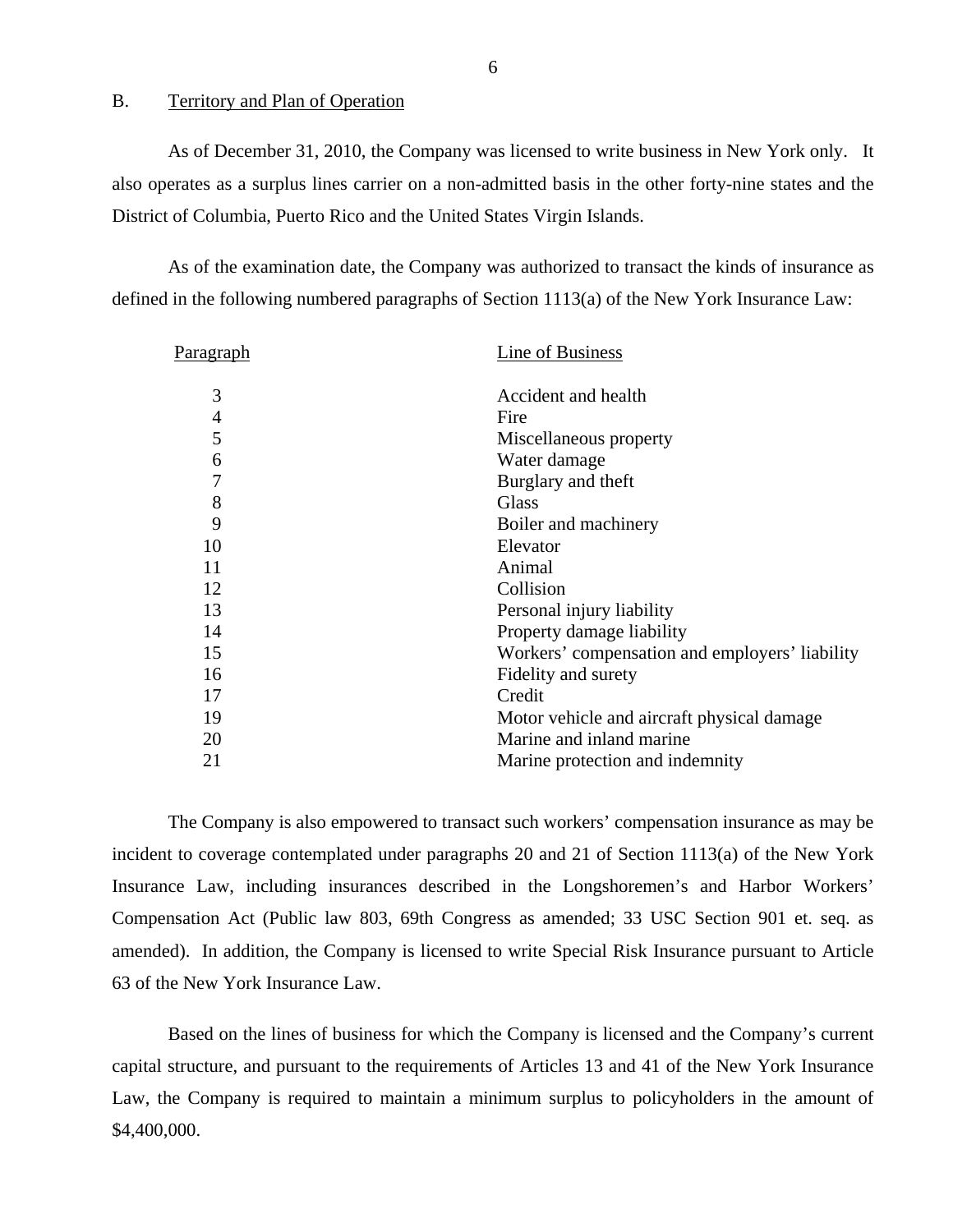other liability and is produced by program administrators ("PAs"). The medical malpractice claims are handled directly, but the majority of claims from business produced by PAs are handled The Company is a direct writer. More than half of its business consists of medical malpractice business written directly by the Company. The remaining business consists mainly of by third party administrators.

The following schedule shows the direct premiums written by the Company both in total and in New York for the period under examination:

|               |                |                            | Premiums Written in New York State as a |
|---------------|----------------|----------------------------|-----------------------------------------|
| Calendar Year | New York State | <b>Total United States</b> | Percentage of United States Premium     |
|               |                |                            |                                         |
| 2006          | \$1,481,574    | \$248,974,359              | 0.60%                                   |
| 2007          | \$913,379      | \$221,703,677              | 0.41%                                   |
| 2008          | \$1,206,015    | \$187,098,240              | 0.64%                                   |
| 2009          | \$2,053,925    | \$150,964,243              | 1.36%                                   |
| 2010          | \$1,908,920    | \$125,298,551              | 1.52%                                   |
|               |                |                            |                                         |

#### C. Reinsurance

The Company had not assumed any premiums as of December 31, 2010.

As part of the acquisition of the Company by Odyssey America in 2003, all of the Company's liabilities for business written prior to October 28, 2003 were transferred to General Security Indemnity Company of Arizona ("GSIC-AZ) through an "Assumption Reinsurance, Indemnification and Administration Agreement." In conjunction with the agreement, and as a condition precedent to the sale of the Company, GSIC-AZ established a trust for the benefit of the Company to secure the full amount of the gross liabilities of the Company assumed by GSIC-AZ. GSIC-AZ has endeavored to obtain novation agreements from all insureds with outstanding liabilities. However, any policies that are not novated are 100% reinsured by GSIC-AZ.

The Company has structured its ceded reinsurance program as follows:

7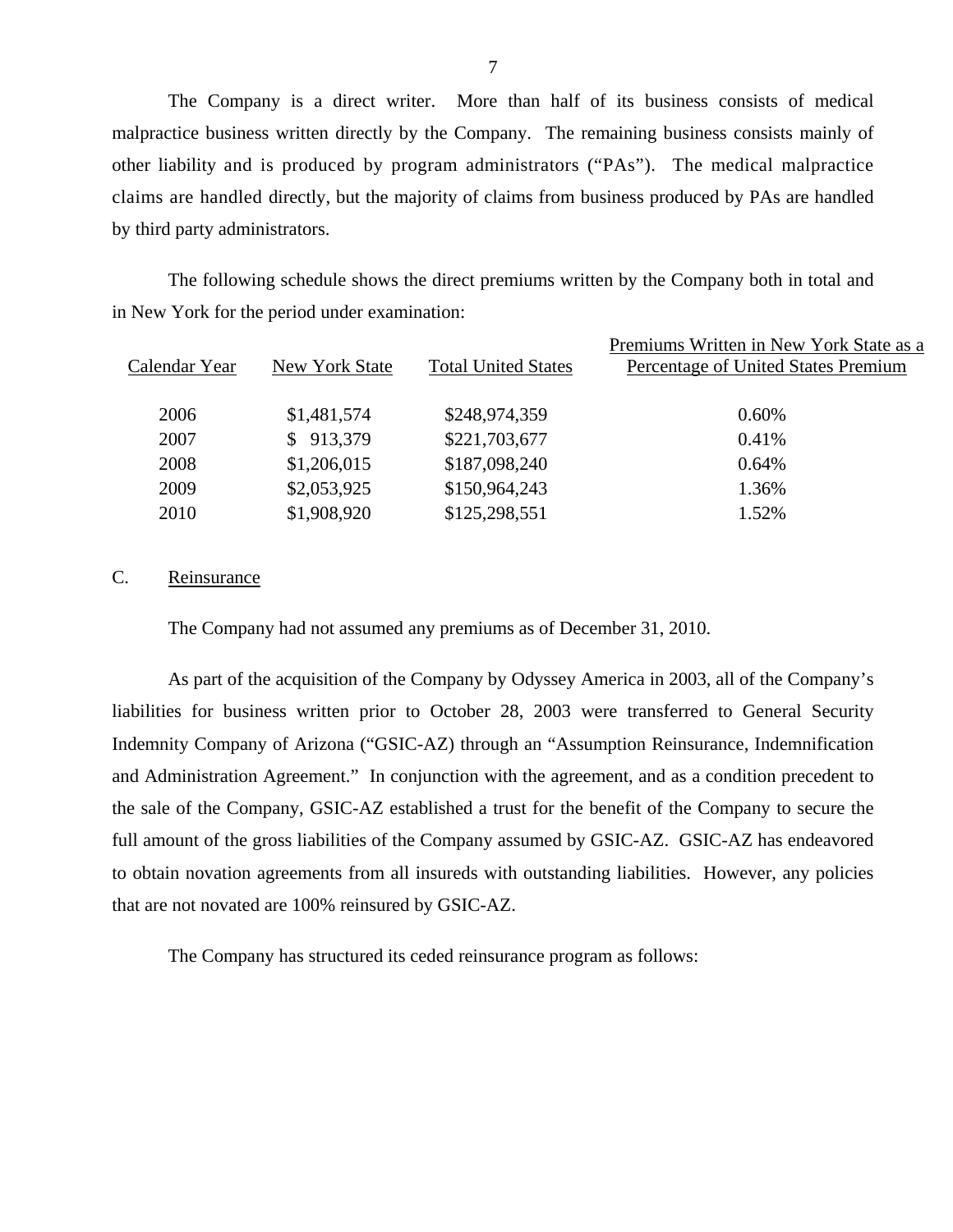#### Type of Treaty Coverage

5% Unauthorized claim made.

2.5% Unauthorized insured retention.

90% Authorized coverage 10% Unauthorized

Employment Practices Liability Covers employment practices liability. Coverage is 100% Quota Share limited to \$100,000 each wrongful employment act and 100% Authorized in the aggregate. This limit can be increased to \$1,000,000 with special permission by the reinsurer.

Professional Liability Excess of Loss \$9,500,000 excess of \$500,000 ultimate net loss, each (3 Layers) policy, each insured, each occurrence or claim made. 100% Authorized Aggregate limitations are \$14,400,000 or 300% of the reinsurance premium ceded in the first layer, \$18,000,000 in the second layer, and \$15,000,000 in the third layer.

Healthcare/Physician Excess of Loss \$4,000,000 excess of \$1,000,000 ultimate net loss, each 95% Authorized policy or coverage, each insured, each occurrence or

Healthcare Hospital Professional \$10,000,000 excess of \$1,000,000 ultimate net loss, each Liability Excess of Loss policy or coverage, each insured, each occurrence or 97.5% Authorized claim made, in excess of underlying insurance or self-

> Notwithstanding the above, with regard to the first five policies written or renewed with limits in excess of \$10,000,000, the reinsurer shall be liable for \$15,000,000 excess of \$1,000,000 ultimate net loss, each policy or coverage, each insured, each occurrence or claim made, in excess of underlying insurance or self-insured retention.

Healthcare Professional Liability Part A – Physicians Business: 50% of \$5,000,000 each 50% Quota Share occurrence or claim made, each insured, each policy or

Part B –Hospital/Ancillary Healthcare Business:

1) 50% of \$11,000,000 each occurrence or claim made, each insured, each policy or coverage.

2) 50% of \$15,000,000 each occurrence or claim made, each insured, each policy or coverage after the Company has written or renewed the first five policies with limits in excess of \$10,000,000.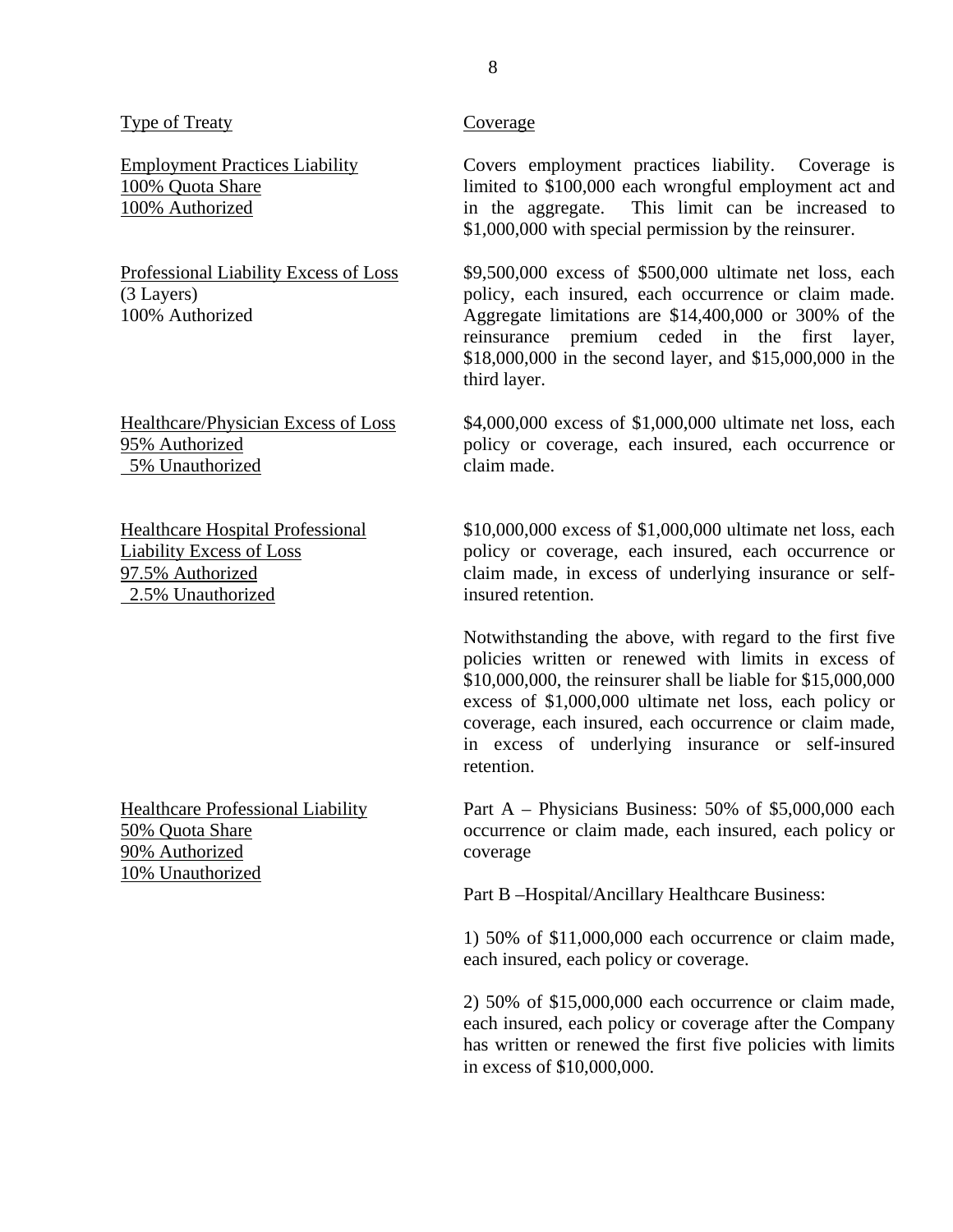|  | vne of Treaty |
|--|---------------|
|  |               |

100% Authorized

Executive Liability 72.5% Quota Share 77.5% Authorized 22.5% Unauthorized Contingency Excess of Loss (Two Layers) 100% Authorized Personal Umbrella 37.5% Quota Share 100% Authorized Identity Recovery 100%Quota Share Covers business classified as primary and excess directors and officer's liability insurance and related coverage, including but not limited to employment practices liability, fiduciary liability and crime/fidelity. A) Liability limited to 72.5% of \$10,000,000 any one coverage, insured or claim (or 72.5% of \$15,000,000 as respect to directors and officers insureds with at least \$5,000,000 of Side A directors and officer's liability). B) For policies issued to a single insured – Publicly-Traded Insureds limited to 72.5% of \$10,000,000 (or 72.5% of \$15,000,000 as respect to directors and officers insureds with at least \$5,000,000 of Side A directors and officer's liability) any one claim. For Privately-held or not-for-profit insureds limited to 72.5% of \$15,000,000. These limits do not apply to crime/fidelity coverage. Covers business classified as Occupational Benefit. \$7,500,000 excess of \$2,500,000 each loss occurrence. The maximum recovery for any one claimant involved in a loss occurrence is limited to an Ultimate Net Loss of \$2,500,000 and \$6,000,000 for layers one and two, respectively. Aggregate liability for layers one and two respectively are \$7,000,000 and \$8,000,000. Part A - Covers business classified as personal umbrella liability, excess personal umbrella liability, and comprehensive personal liability limited to 37.5% of \$5,000,000 of net loss on any one policy, any one occurrence. Part B - Policies issues both a comprehensive personal liability and an umbrella policy to the same insured, the limit of liability is 37.5% \$6,000,000 of net loss any one policy any one occurrence. Covers identity recovery with an annual aggregate of \$25,000 each identity recovery insured.

# Coverage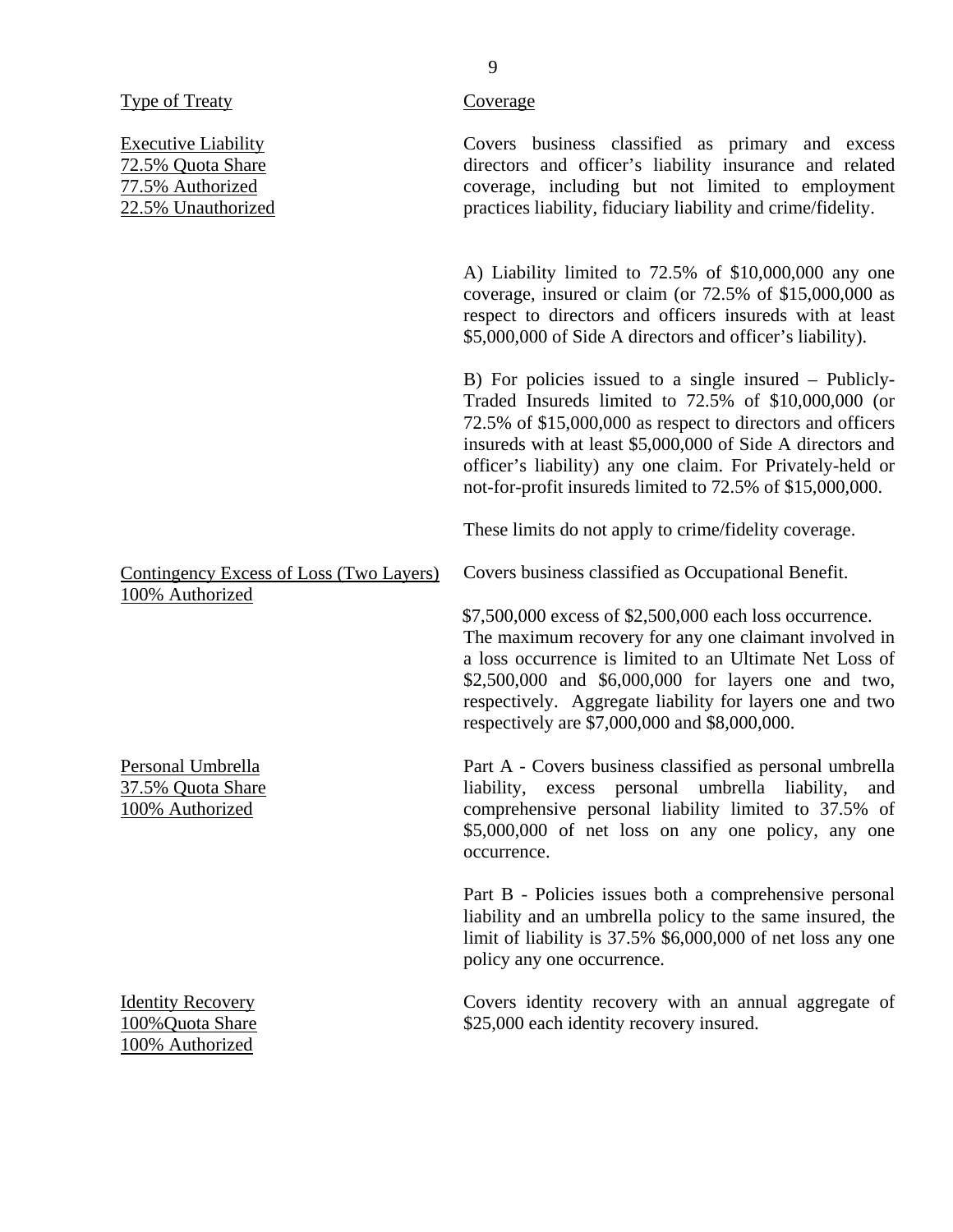| Type of Treaty |  |
|----------------|--|
|                |  |

Personal Article Floater and Personal Property Floater 90% Quota Share 100% Authorized

Marine Energy Excess of Loss (3 Layers) First Layer 90.5% Authorized 9.5% Unauthorized

Second Layer 87.25% Authorized 12.75% Unauthorized

Third Layer 89% Authorized 11% Unauthorized

Offshore Marine 10% Quota Share 100% Authorized

Offshore Energy 20% Quota Share 100% Authorized

#### Coverage

Covers business classified as all risks and inland marine business in respect of personal article floaters, personal property floaters, fine arts, and like policies written by Monarch E&S Insurance Services. Liability is ceded on a net basis.

The maximum limit of liability for any one item is 90% of \$1,000,000 and 90% of \$6,000,000 any one schedule.

Provides coverage policies underwritten as Marine Energy, excluding Gulf of Mexico Windstorm only Policies.

\$19,250,000 excess of \$1,750,000 net loss, each and every loss.

Covers business classified as offshore marine, including onshore property under the code Clearwater Marine Pontus.

The maximum limit of liability for the Gulf of Mexico windstorm is 10% of \$125,000,000 in the aggregate; the maximum limit of liability from all loss occurrences is 10% of \$87,500,000.

Covers business classified as Offshore Energy, including incidental Onshore Energy property.

The maximum limit of liability for the Gulf of Mexico windstorm is 20% of \$125,000,000 in the aggregate; and, for any loss occurrence resulting, directly or indirectly, from fire, explosion, control of wells and other allied perils is 20% of \$75,000,000. In addition, the maximum limit of liability from any one loss occurrence is 20% of \$87,000,000.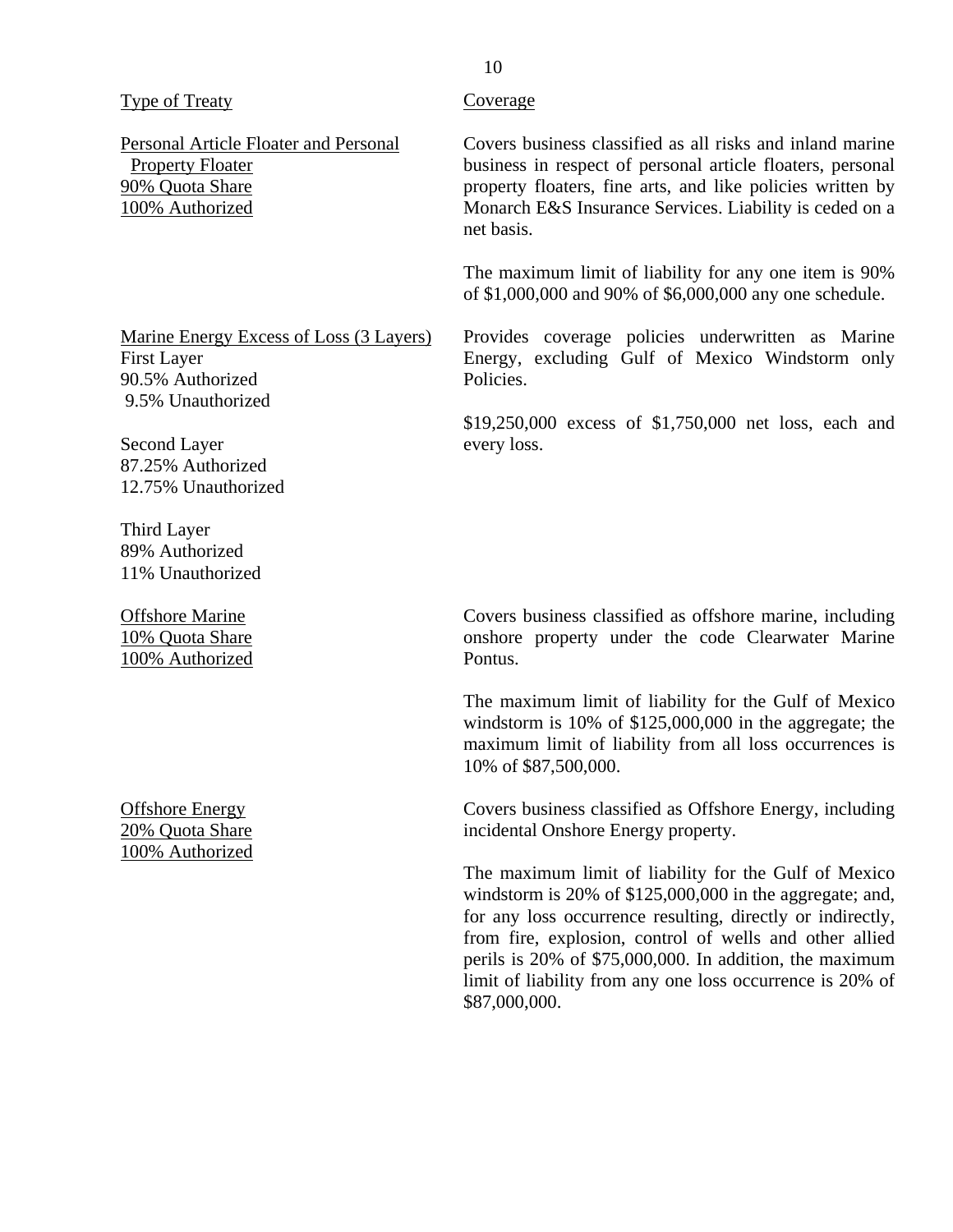<span id="page-12-0"></span>Reinsurance agreements with affiliates were reviewed for compliance with Article 15 of the New York Insurance Law. It was noted that all affiliated reinsurance agreements were filed with the Department pursuant to the provisions of Section 1505(d)(2) of the New York Insurance Law.

It is the Company's policy to obtain the appropriate collateral for its cessions to unauthorized reinsurers. Letters of credit and trust accounts obtained by the Company to take credit for cessions to unauthorized reinsurers were reviewed for compliance with Department Regulations 133 and 114, respectively. No exceptions were noted.

All ceded reinsurance agreements in effect as of the examination date were reviewed and found to contain the required clauses, including an insolvency clause meeting the requirements of Section 1308 of the New York Insurance Law.

Examination review of the Schedule F data reported by the Company in its filed annual statement was found to accurately reflect its reinsurance transactions. Additionally, management has represented that all material ceded reinsurance agreements transfer both underwriting and timing risk as set forth in SSAP No. 62, with the exception of a reinsurance agreement with United Medical Liability Insurance Company ("UMLIC"), which was determined not to transfer sufficient risk and is therefore accounted for and reported as a deposit in accordance with SSAP No. 75. Representations were supported by appropriate risk transfer analyses and an attestation from the Company's chief executive officer pursuant to the NAIC Annual Statement Instructions. Additionally, examination review indicated that the Company was not a party to any finite reinsurance agreements. All ceded reinsurance agreements, other than the UMLIC agreement noted above, were accounted for utilizing reinsurance accounting as set forth in SSAP No. 62.

During the period covered by this examination, the company did not commute any reinsurance agreements.

#### D. Holding Company System

The Company is a member of the Odyssey Reinsurance Group. The Company is 100% owned by Hudson Insurance Company, a Delaware domiciled company, which is ultimately controlled by Fairfax Financial Holding Ltd., a publicly traded Canadian financial service holding company.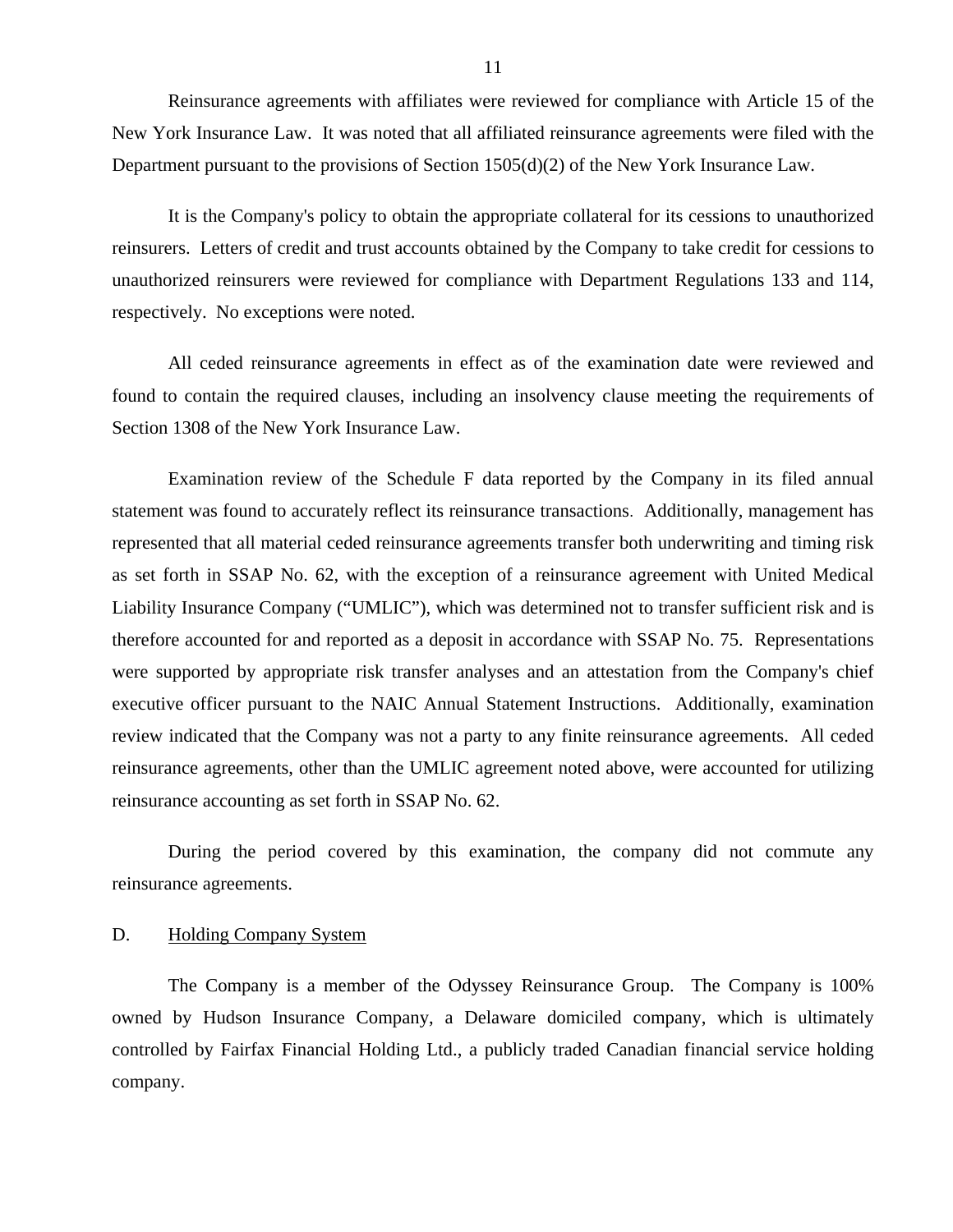Subsequent to the examination date, on January 1, 2011, Clearwater distributed, by means of a dividend, its ownership interest in the common stock of Hudson Insurance Company and Clearwater Select Insurance Company to Odyssey America. As a result, the Company is now an indirect wholly-owned subsidiary of Odyssey America. Additionally, Odyssey America distributed its ownership of Clearwater to Odyssey Re Holdings Corp. ("Holdings"), and Holdings, in turn, transferred ownership of Clearwater to TIG Insurance Group, Inc.

A review of the holding company registration statements filed with this Department indicated that such filings were complete and were filed in a timely manner pursuant to Article 15 of the New York Insurance Law and Department Regulation 52.

The following is an abridged chart of the holding company system at December 31, 2010: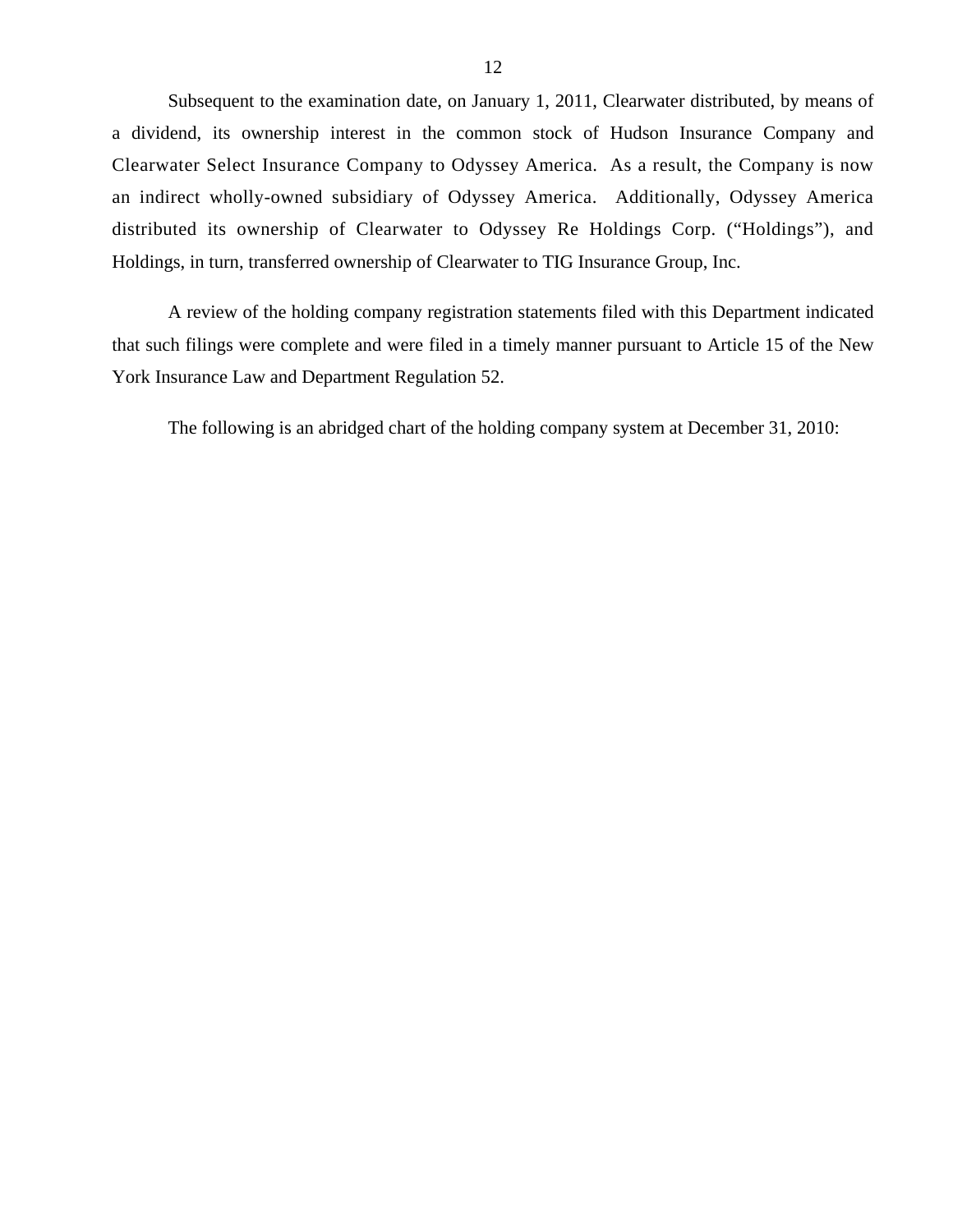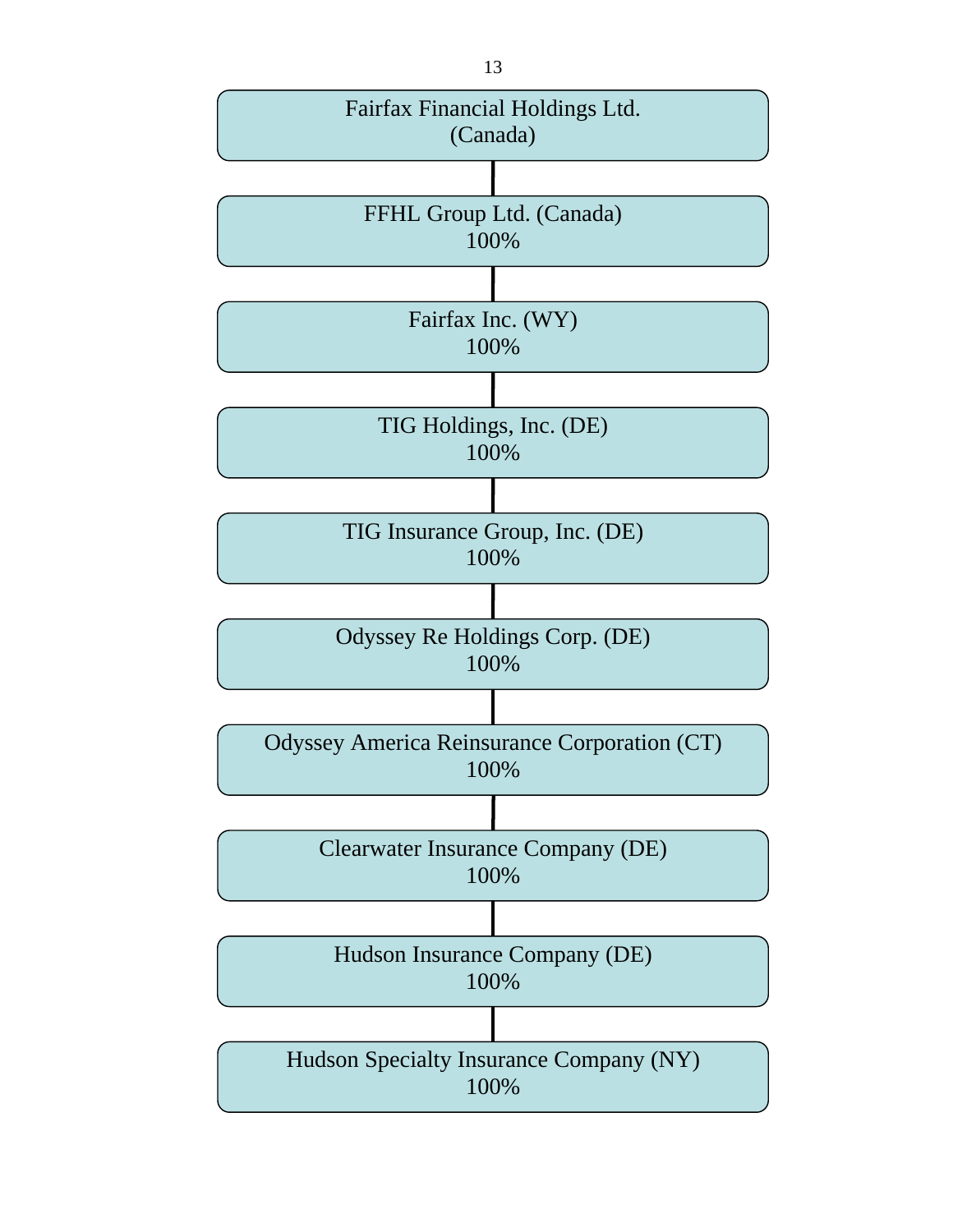At December 31, 2010, the Company was party to the following agreements with other members of its holding company system:

#### Investment Agreement

Effective October 28, 2003, the Company entered an investment agreement with its affiliates, Hamblin Watsa Investment Counsel Ltd., ("HW") and Fairfax Financial Holdings Limited ("FFH"). The agreement authorizes HW and FFH jointly to manage and administer the Company's investment accounts. This agreement was filed with the Department pursuant to Section 1505 of the New York Insurance Law.

#### Inter-Company Tax Allocation Agreement

 returns with its parent, Odyssey Re Holdings Corp., and its affiliates from October 28, 2003 though Pursuant to a tax allocation agreement, the Company filed consolidated federal income tax October 31, 2009. This agreement has been filed with the Department pursuant to Section 1505 of the New York Insurance Law.

From November 1, 2009 to December 31, 2009 and in 2010, Odyssey Re Holdings Corp. and its subsidiaries were included in the consolidated federal income tax returns of its ultimate U.S. parent, Fairfax Inc.

#### Tax Service Agreement

Effective October 28, 2003, the Company entered a tax service agreement with Fairfax Inc., wherein Fairfax Inc. agrees to provide tax consulting and tax return preparation service to the Company. This agreement was filed with the Department pursuant to Section 1505 of the New York Insurance Law.

#### Expense Sharing Agreement

Effective October 28, 2003, the Company entered an expense sharing agreement with Odyssey America. Under the agreement, Odyssey America provides the Company office space and management services, including, but not limited to, underwriting, actuarial, claims, accounting, financial, legal, personnel, data processing service and treasury. The agreement was amended on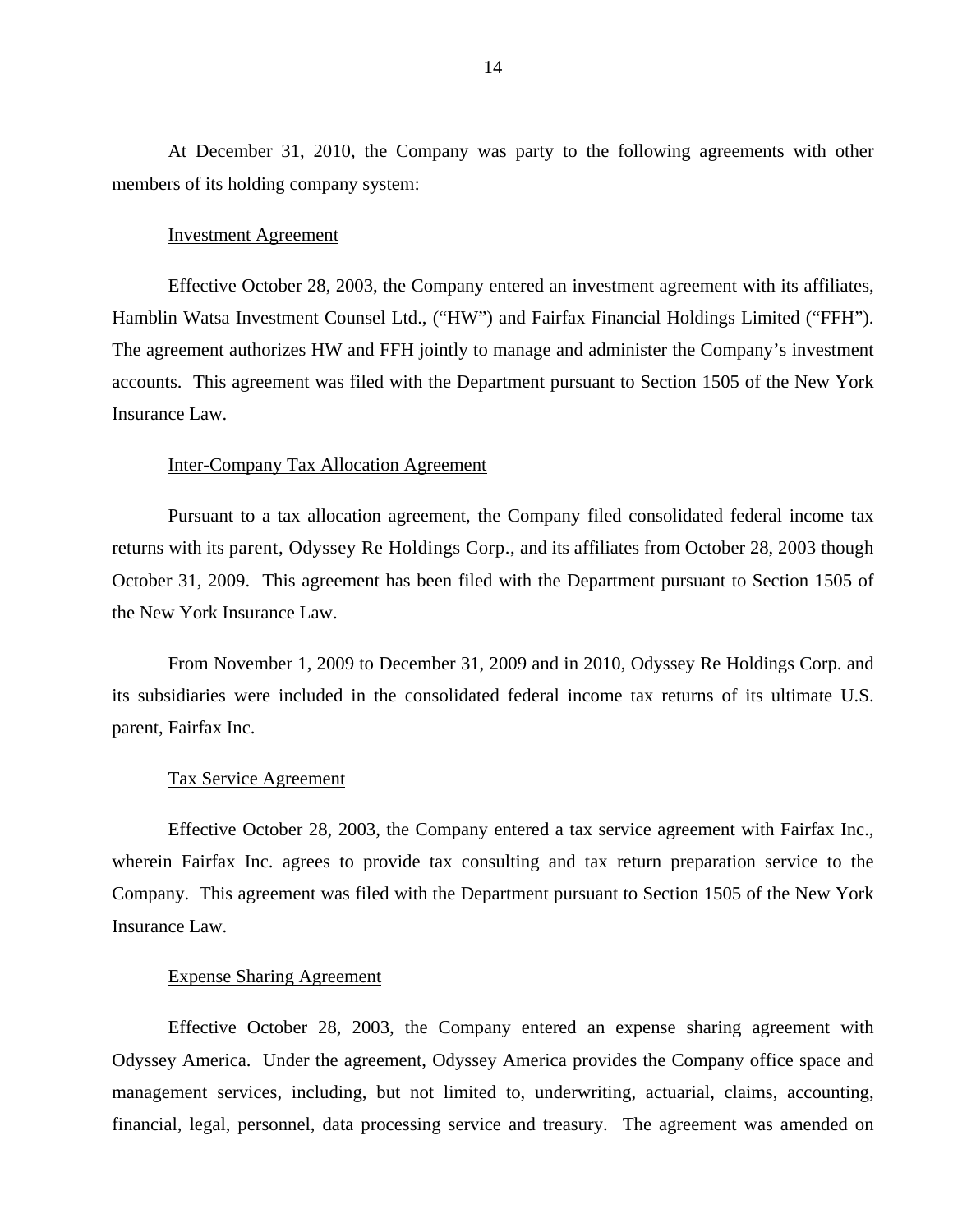November 1, 2008. The agreement and the amended agreement were filed with the Department pursuant to Section 1505 of the New York Insurance Law.

#### Program Administrator Agreement

Effective January 1, 2007, the Company entered a program administrator agreement with Napa River Insurance Services, Inc ("NRIS"). Pursuant to the agreement, the Company appoints NRIS as its general agent, in the State of California, to underwrite, issue, and delivery insurance policies or contracts of business known by both parties as the California Healthcare Liability Program. This agreement was filed with the Department pursuant to Section 1505 of the New York Insurance Law.

#### E. Significant Operating Ratios

The following ratios have been computed as of December 31, 2010, based upon the results of this examination:

| Net premiums written to surplus as regards policyholders                               | 17% |
|----------------------------------------------------------------------------------------|-----|
| Liabilities to liquid assets (cash and invested assets less investments in affiliates) | 43% |
| Premiums in course of collection to surplus as regards policyholders                   | 2%  |

All of the above ratios fall within the benchmark ranges set forth in the Insurance Regulatory Information System of the National Association of Insurance Commissioners.

The underwriting ratios presented below are on an earned/incurred basis and encompass the five-year period covered by this examination:

|                                              | Amounts       | Ratios  |
|----------------------------------------------|---------------|---------|
| Losses and loss adjustment expenses incurred | \$61,428,913  | 53.33%  |
| Other underwriting expenses incurred         | 1,163,220     | 1.01    |
| Net underwriting loss                        | 52,602,591    | 45.66   |
| Premiums earned                              | \$115,194,724 | 100.00% |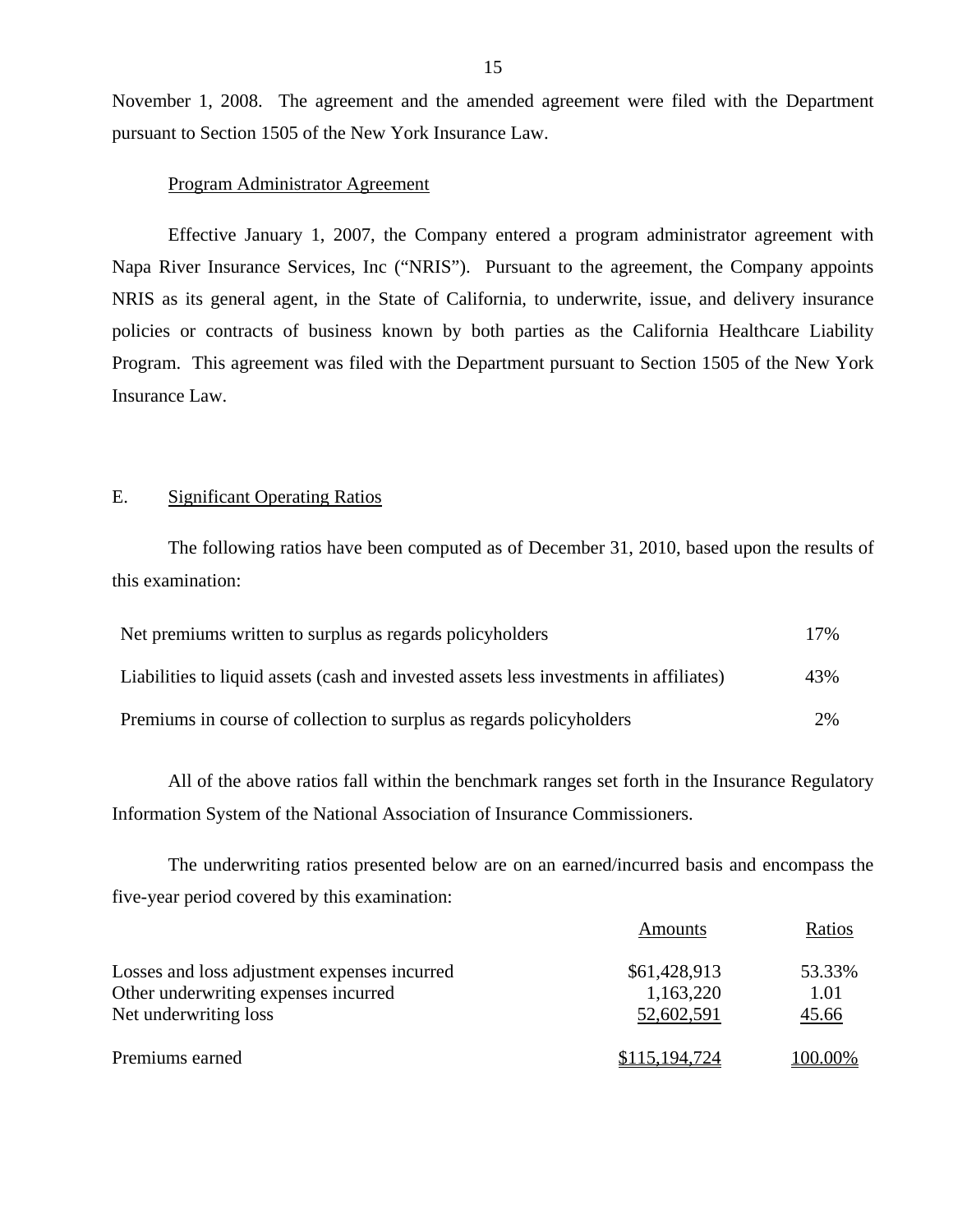#### <span id="page-17-0"></span>F. Accounts and Records

#### (i) Agents' Balances

A review of the agents' balances' calculation revealed that the Company is not using policy effective date to calculate its non-admitted agents' balances for its program business, in accordance with SSAP No. 6, paragraph 7, which provides that:

> "The due date for all premium balances is determined as follows: (a) Original and deposit premiums: governed by the effective date of the underlying insurance contract and not the agent/reporting entity contractual relationship; (b) Endorsement premiums: governed by the effective due date of the insurance policy endorsement; (c)Audit premium: governed by the insurance policy or insurance contract provisions. If the due date is not address by the insurance policy or insurance contract provisions, any uncollected premium (either accrual or billed) is non-admitted."

The examiners' recalculation of the uncollected agents' receivables resulted in no material differences. Therefore, no examination change is warranted.

It is recommended that the Company adhere to SSAP No. 6 in determining its non-admitted agent's balance. It is noted that a similar recommendation was included in the prior report on examination.

It is also recommended that the Company establish an aging policy for program administrators to use policy effective date as due date to determine the non-admitted balance. It is noted that a similar recommendation was included in the prior report on examination.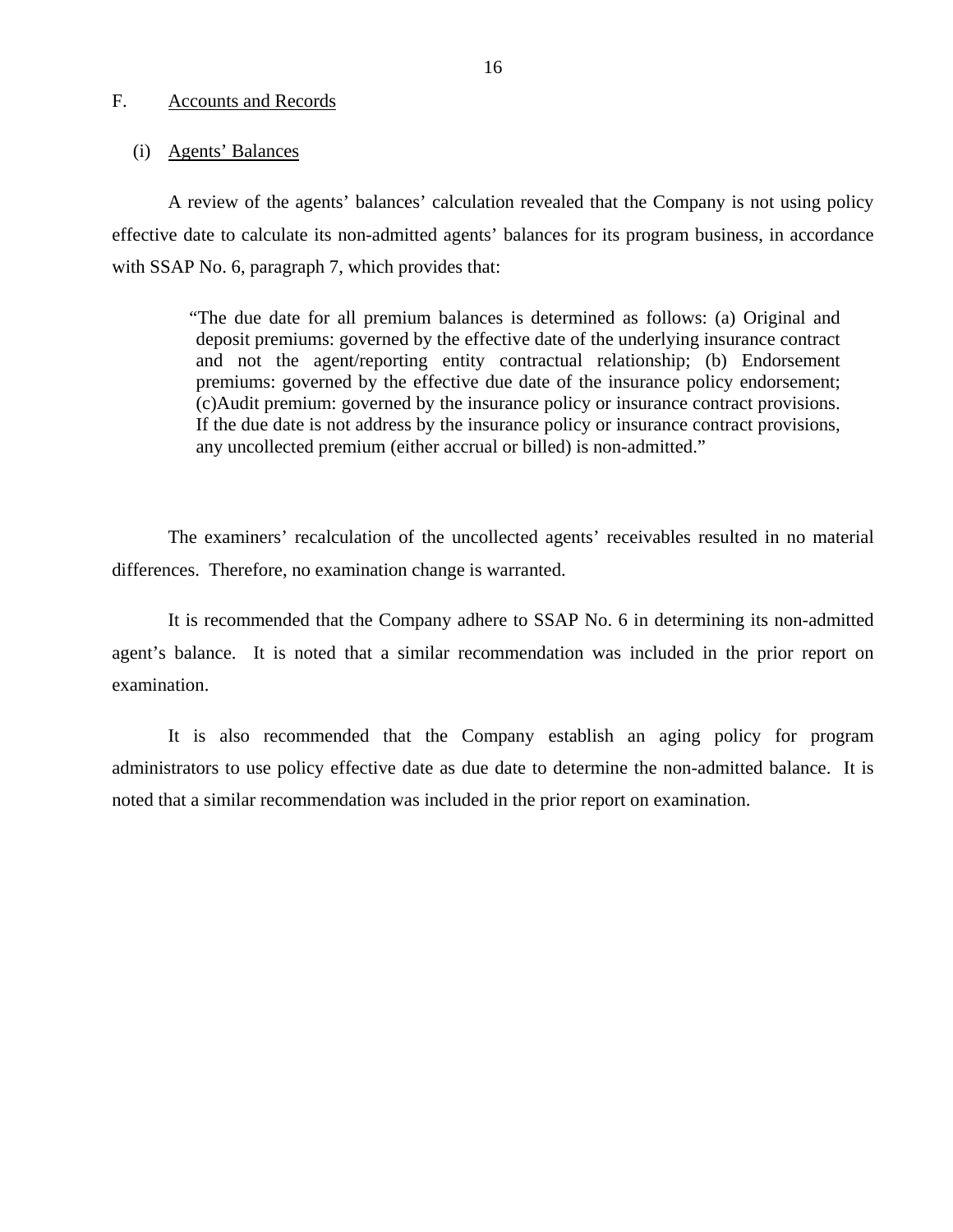# **3. FINANCIAL STATEMENTS**

# A Balance Sheet

The following shows the assets, liabilities and surplus as regards policyholders as of December 31, 2010 as determined by this examination and as reported by the Company:

| Assets                                                  | <b>Assets</b>        | <b>Assets Not</b><br>Admitted | Net Admitted<br><b>Assets</b> |
|---------------------------------------------------------|----------------------|-------------------------------|-------------------------------|
| <b>Bonds</b>                                            | \$143,888,953        | \$<br>$\mathbf{0}$            | \$143,888,953                 |
| Preferred stocks                                        | 5,272,700            | $\Omega$                      | 5,272,700                     |
| Common stocks                                           | 5,501,933            | $\theta$                      | 5,501,933                     |
| Cash, cash equivalents and short-term investments       | 18,162,097           | $\Omega$                      | 18,162,097                    |
| Investment income due and accrued                       | 2,288,778            | $\Omega$                      | 2,288,778                     |
| Uncollected premiums and agents' balances in the        |                      |                               |                               |
| course of collection                                    | 2,287,562            | 22,400                        | 2,265,162                     |
| Deferred premiums, agents' balances and installments    |                      |                               |                               |
| booked but deferred and not yet due                     | 11,745,437           | $\mathbf{0}$                  | 11,745,437                    |
| Amounts recoverable from reinsurers                     | 8,950,403            | $\Omega$                      | 8,950,403                     |
| Current federal and foreign income tax recoverable and  |                      |                               |                               |
| interest thereon                                        | 2,360,062            | $\Omega$                      | 2,360,062                     |
| Net deferred tax asset                                  | 5,287,963            | 2,345,754                     | 2,942,209                     |
| Electronic data processing equipment and software       | 99,453               | $\Omega$                      | 99,453                        |
| Furniture and equipment, including health care delivery |                      |                               |                               |
| assets                                                  | 4,894                | $\theta$                      | 4,894                         |
| Receivables from parent, subsidiaries and affiliates    | 68,924               | $\Omega$                      | 68,924                        |
| Loss clearing                                           | 12,649,867           | $\theta$                      | 12,649,867                    |
| Goodwill                                                | 5,186,346            | 5,186,346                     |                               |
| Leasehold improvement                                   | 6,986                | $\mathbf{\Omega}$             | 6,986                         |
| <b>Total assets</b>                                     | <u>\$223,762,358</u> | \$7,554,500                   | \$216,207,858                 |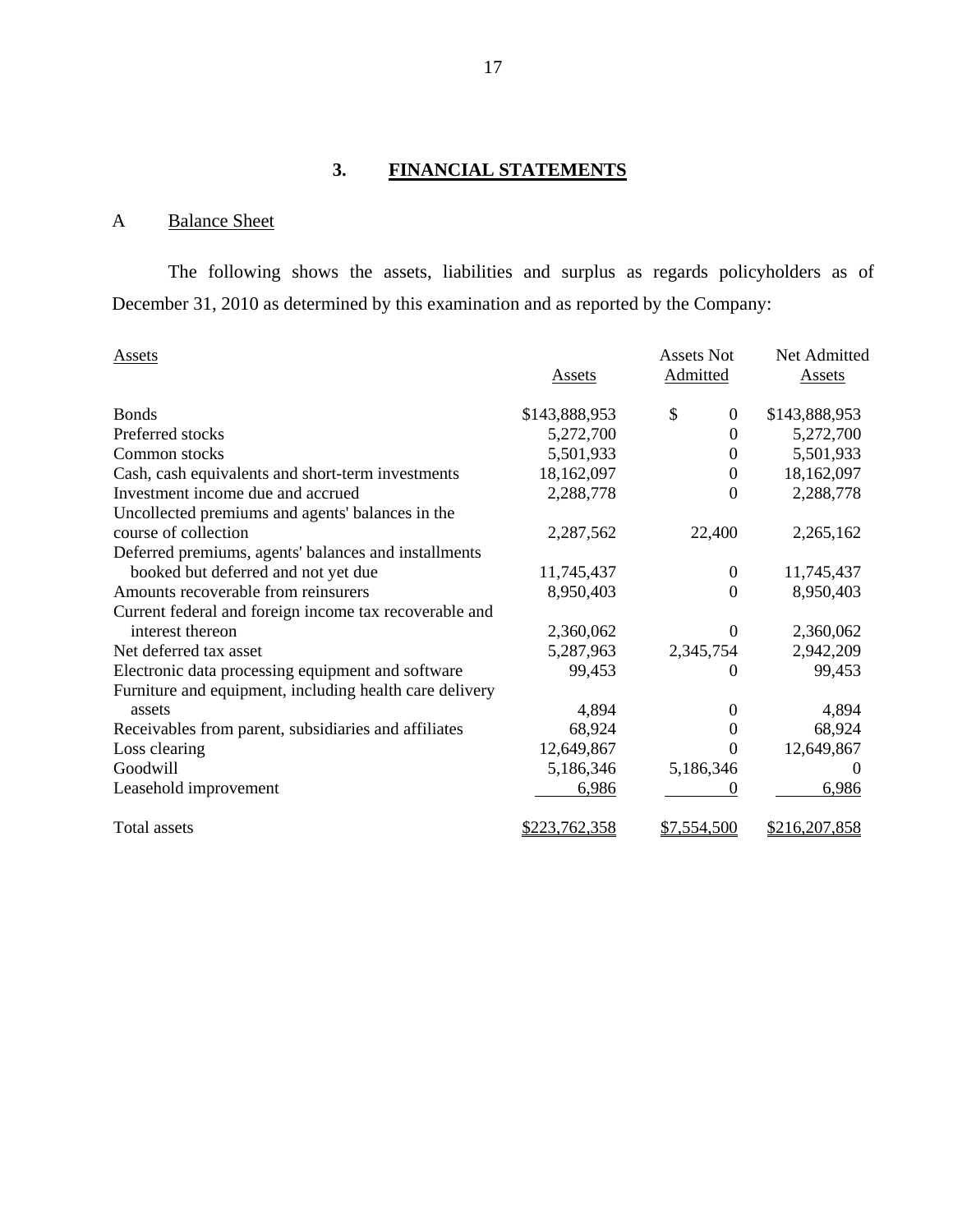# Liabilities, Surplus and Other Funds<br>Liabilities

| Liabilities                                                           |                    |
|-----------------------------------------------------------------------|--------------------|
| Losses and loss adjustment expenses                                   | \$46,196,527       |
| Commissions payable, contingent commissions and other similar charges | (5,783,331)        |
| Other expenses (excluding taxes, licenses and fees)                   | 2,137,083          |
| Taxes, licenses and fees (excluding federal and foreign income taxes) | 17,448             |
| Current federal and foreign income taxes                              | 2,993,048          |
| Unearned premiums                                                     | 11,755,815         |
| Ceded reinsurance premiums payable (net of ceding commissions)        | 23,812,658         |
| Amounts withheld or retained by company for account of others         | (42,098)           |
| Provision for reinsurance                                             | 200,000            |
| Payable to parent, subsidiaries and affiliates                        | 33,426             |
| <b>STAT X/S Ceded Commission</b>                                      | 2,464,243          |
| <b>UML LPT Reserve</b>                                                | 1,217,747          |
| <b>Total liabilities</b>                                              | \$85,002,566       |
| <b>Surplus and Other Funds</b>                                        |                    |
| Gains and Losses to Surplus - DTA 10R<br>\$1,352,409                  |                    |
| Common capital stock<br>7,500,000                                     |                    |
| Gross paid in and contributed surplus<br>33,500,000                   |                    |
| Unassigned funds (surplus)<br>88,852,883                              |                    |
| Surplus as regards policyholders                                      | <u>131,205,292</u> |
| Total liabilities, surplus and other funds                            | \$216,207,858      |

NOTE: The Internal Revenue Service has completed its audits of the Company's parent consolidated Federal Income Tax returns through tax year 2008. No material adjustments arose from said audits. The Internal Revenue Service has not yet begun to audit tax returns covering tax years 2009 and 2010. The examiner is unaware of any potential exposure of the Company to any tax assessment and no liability was established herein relative to such contingency.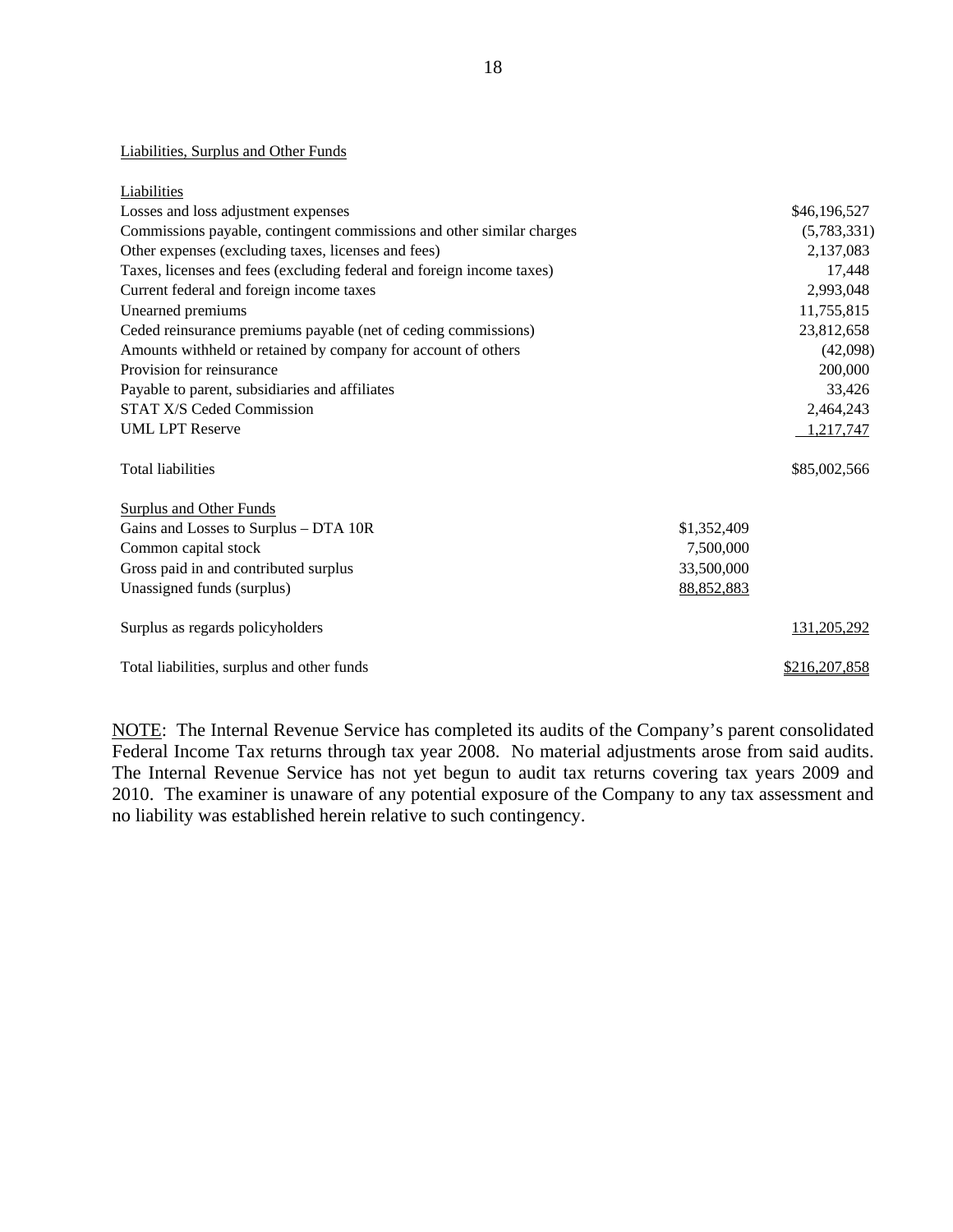# B. Underwriting and Investment Exhibit

Surplus as regards policyholders increased \$64,251,428 during the five-year examination period January 1, 2006 through December 31, 2010, detailed as follows:

| <b>Underwriting Income</b>                                                                          |                           |               |
|-----------------------------------------------------------------------------------------------------|---------------------------|---------------|
| Premiums earned                                                                                     |                           | \$115,194,724 |
| Deductions:<br>Losses and loss adjustment expenses incurred<br>Other underwriting expenses incurred | \$61,428,913<br>1,163,220 |               |
| Total underwriting deductions                                                                       |                           | 62,592,133    |
| Net underwriting gain or (loss)                                                                     |                           | \$52,602,591  |
| <b>Investment Income</b>                                                                            |                           |               |
| Net investment income earned<br>Net realized capital gain                                           | \$30,066,262<br>8,865,640 |               |
| Net investment gain or (loss)                                                                       |                           | 38,931,902    |
| Other Income                                                                                        |                           |               |
| Aggregate write-ins for miscellaneous income                                                        | \$211,428                 |               |
| Total other income                                                                                  |                           | 211,428       |
| Net income after dividends to policyholders but before federal<br>and foreign income taxes          |                           | \$91,745,921  |
| Federal and foreign income taxes incurred                                                           |                           | 26,751,027    |
| Net income                                                                                          |                           | \$64,994,894  |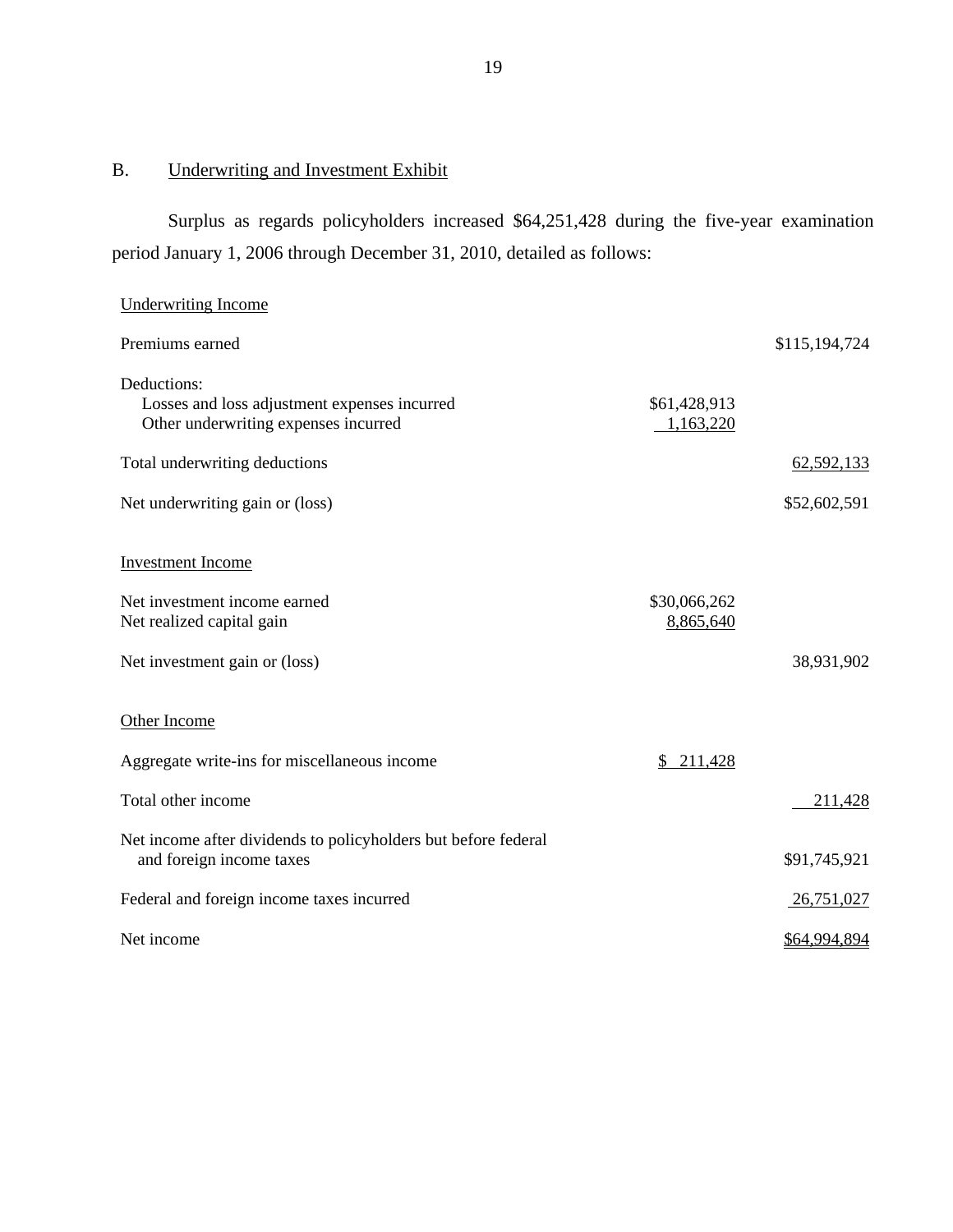| examination as of December 31, 2005                 |                     |                             | \$66,953,864  |
|-----------------------------------------------------|---------------------|-----------------------------|---------------|
|                                                     | Gains in<br>Surplus | Losses in<br><b>Surplus</b> |               |
| Net income                                          | \$64,994,893        |                             |               |
| Net unrealized capital gains or (losses)            | 1,636,175           |                             |               |
| Change in net deferred income tax                   | 4,770,218           |                             |               |
| Change in nonadmitted assets                        |                     | \$8,302,267                 |               |
| Change in provision for reinsurance                 |                     | 200,000                     |               |
| Aggregate write-ins for gains and losses in surplus | 1,352,409           | $\theta$                    |               |
| Net increase (decrease) in surplus                  | \$72,753,695        | \$8,502,267                 | 64,251,428    |
| Surplus as regards policyholders per report on      |                     |                             |               |
| examination as of December 31, 2010                 |                     |                             | \$131,205,292 |

#### **4. LOSSES AND LOSS ADJUSTMENT EXPENSES**

The examination liability for the captioned items of \$46,196,527 is the same as reported by the Company as of December 31, 2010. The examination analysis was conducted in accordance with generally accepted actuarial principles and practices and was based on statistical information contained in the Company's internal records and in its filed annual statements.

A review of the Company's 2010 Schedule P revealed that it reported the earned premiums and losses incurred from extended reporting period (tail coverage) policies of medical malpractice and other liability lines of business in the "Claims-Made" sections of Schedule P. NAIC annual statement instructions require that earned premiums and losses incurred on tail policies be included in the "Occurrence" sections of the respective lines in Schedule P.

It is recommended that the Company adhere to NAIC annual statement instructions by reporting earned premiums and losses incurred from tail policies in the "Occurrence" sections of Schedule P for each respective line of business. It is noted that a similar recommendation was included in the prior report on examination.

Surplus as regards policyholders per report on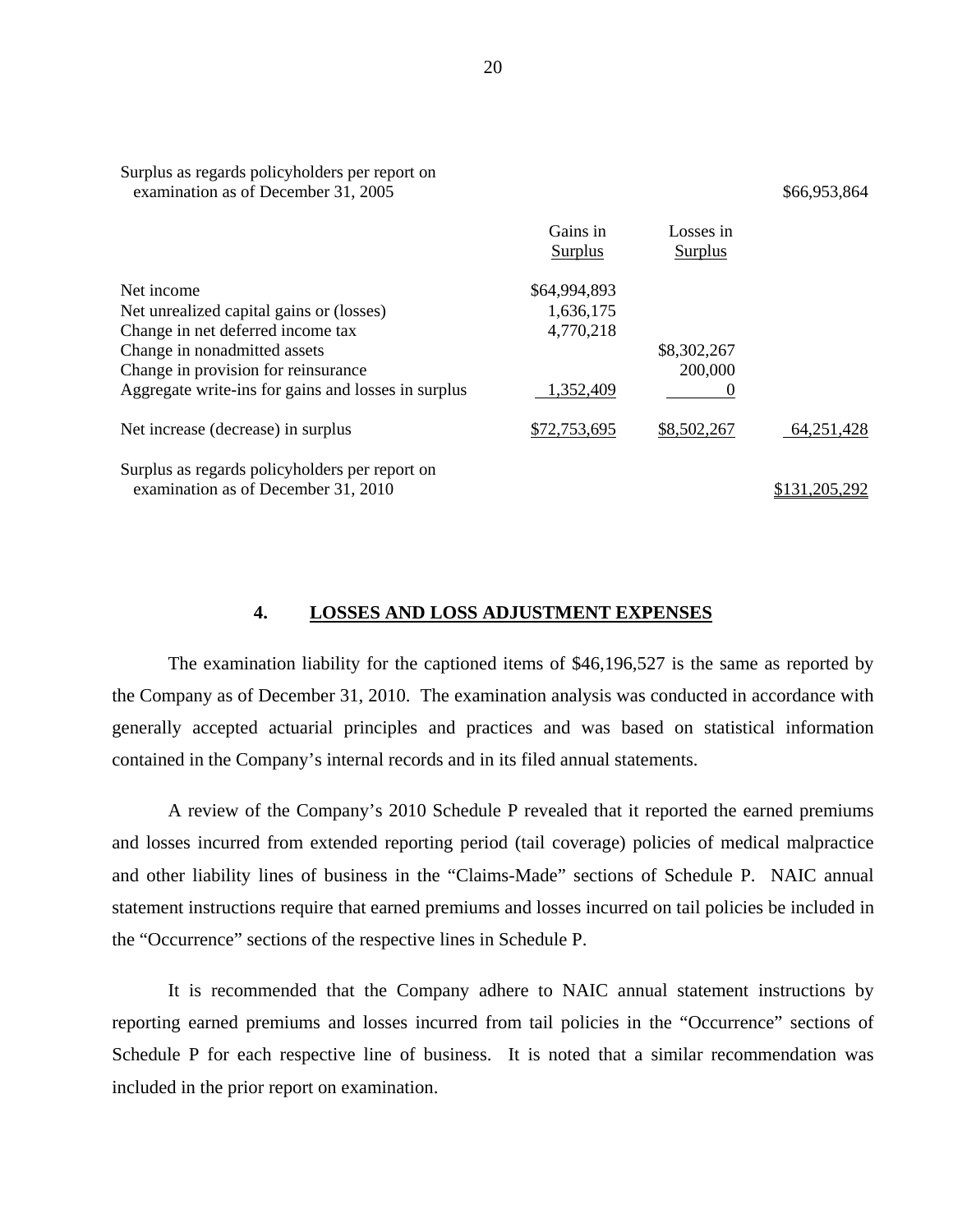The prior report on examination contained ten recommendations as follows (page numbers refer to the prior report):

## ITEM PAGE NO.

- Reinsurance
- A. Reinsurance<br>i. It was recommended that the Company correctly report the non-novated liabilities ceded to GSIC-AZ, pursuant to the provisions of paragraphs 30(d) and 26 of SSAP 62. 7

The Company has complied with this recommendation.

ii. It was recommended that the Company cede its business to the reinsurer in accordance with the terms in the filed reinsurance agreement. 8

The Company has complied with this recommendation.

#### **Holding Company System**

B. Holding Company System<br>i. It was recommended that the Company ensure that the parent company establishes an escrow account for the excess tax amount paid by the Company in accordance with Department Circular Letter No. 33 (1979). 10

The Company has complied with this recommendation.

ii. It was recommended that the Company allocate its inter-company expenses per the filed expense sharing agreement and in accordance with Department Regulation 30. 10

The Company has complied with this recommendation.

- **Accounts and Records** 
	- Investments

C. Accounts and Records<br>
i. Investments<br>
It was recommended that the Company limits its investments in any one institution to no more than ten percent of its admitted assets pursuant to the provisions of Section 1409 of the New York Insurance Law. 12

The Company has complied with this recommendation.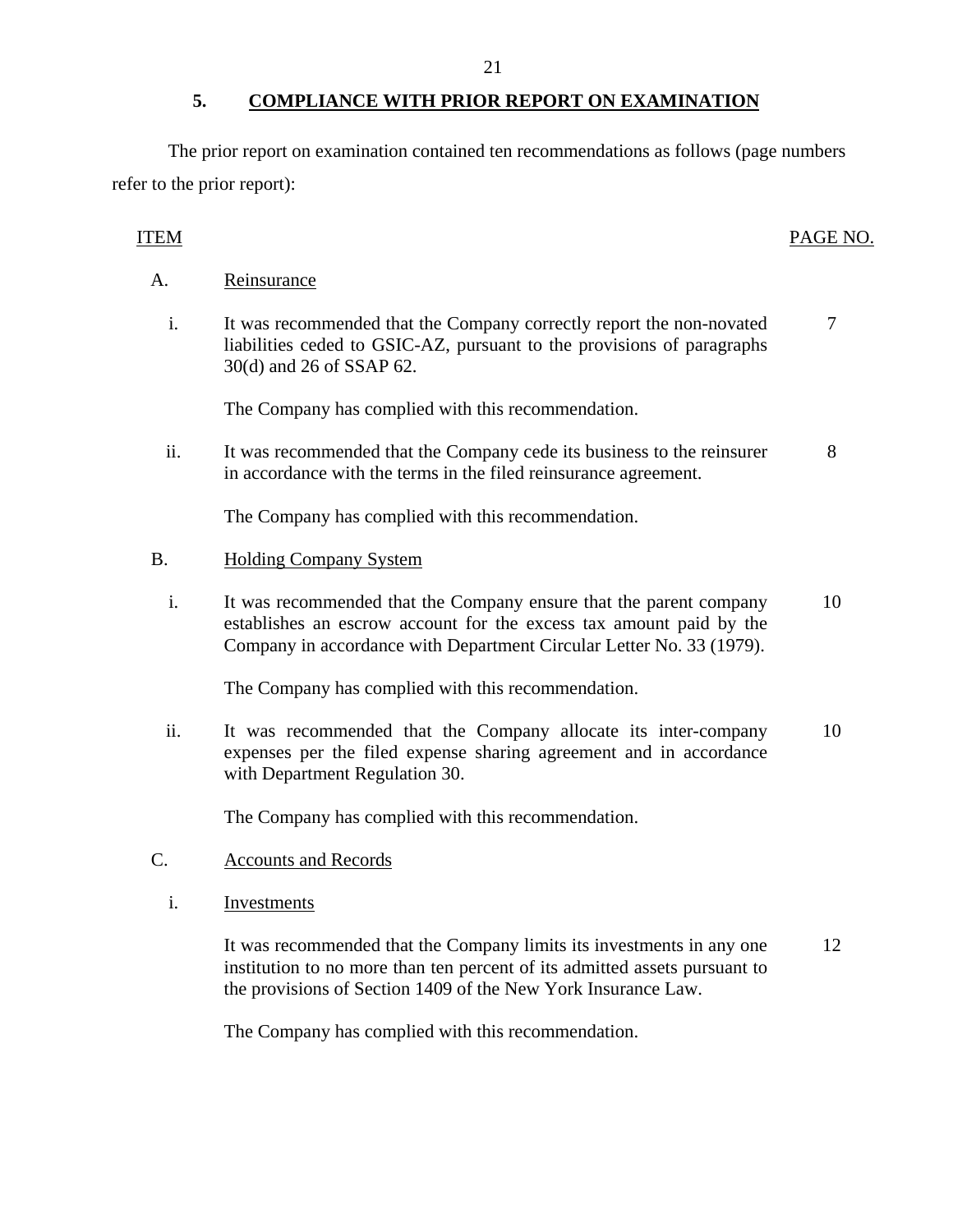#### **Unearned Premium Reserve**

ii. Unearned Premium Reserve<br>It was recommended that the Company calculate unearned premium reserves in accordance with the practices and procedures prescribed in SSAP No. 65. 12

The Company has complied with this recommendation.

#### **Agents' Balances**

iii. Agents' Balances<br>It was recommended that the Company adhere to SSAP No. 6 in determining its non-admitted agents' balance. 13

The Company has not complied with this recommendation. A similar comment is made in this report.

iv. It was also recommended that the Company establish a system to enable it to maintain the agents' balance detail on policy by policy basis and establish an aging policy for program administrators to use policy effective date as due date to determine the non-admitted balance. 13

The Company complied with the first part of this recommendation. A similar comment for the second part is made in this report.

#### **Ceding Commission**

v. Ceding Commission<br>It was recommended that the Company establish a liability for the difference between the anticipated acquisition cost and the reinsurance commissions received in accordance with SSAP No. 62. 13

The Company has complied with this recommendation.

#### Losses and Loss Adjustment Expenses

D. Losses and Loss Adjustment Expenses<br>It was recommended that the Company adhere to NAIC annual statement instructions by reporting earned premiums and losses incurred from tail policies in the "Occurrence" sections of Schedule P for each respective line of business. 18

> The Company has not complied with this recommendation. A similar comment is made in this report.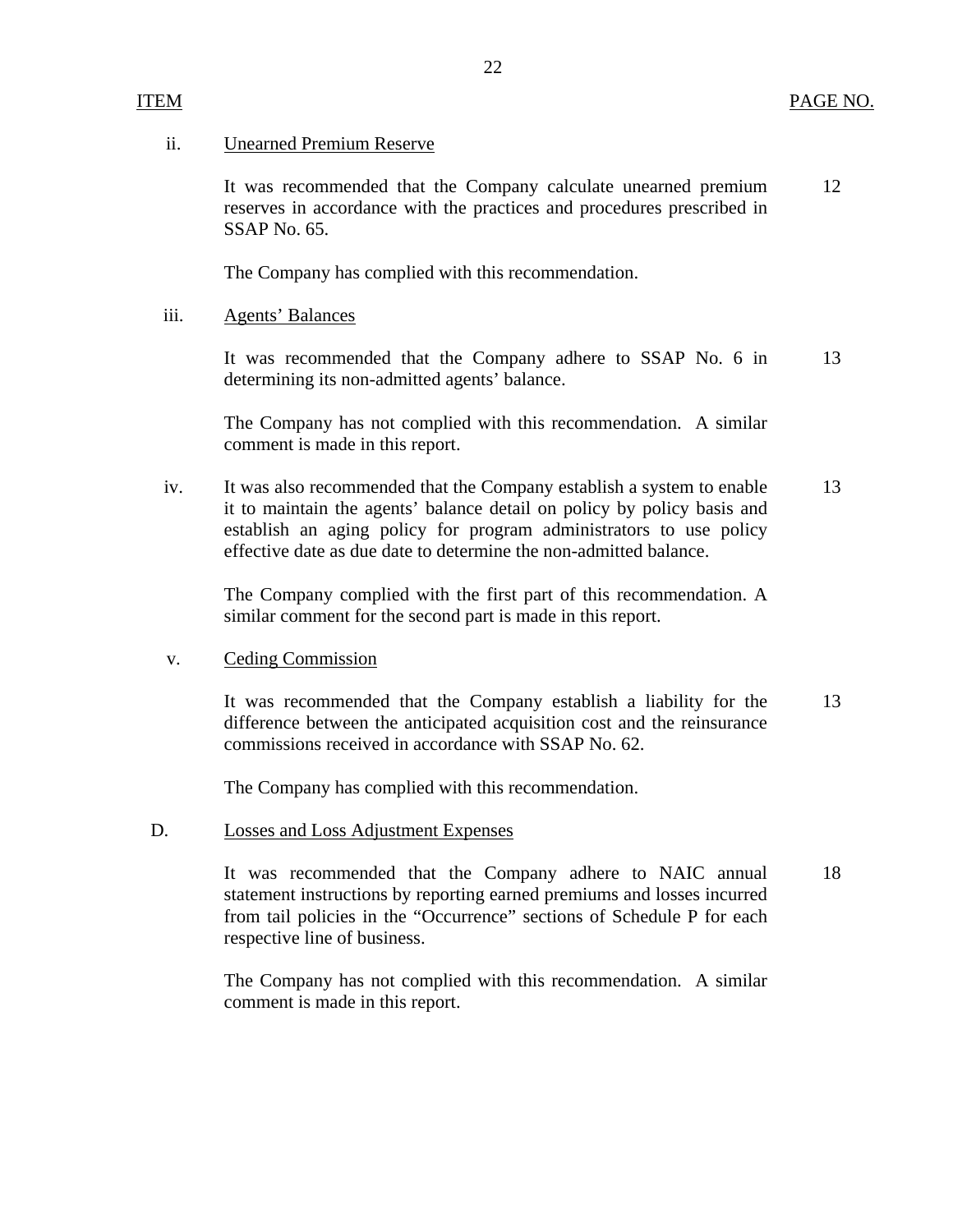#### **6. SUMMARY OF COMMENTS AND RECOMMENDATIONS**

#### **ITEM**

#### PAGE NO.

#### Management

5 A. <u>Management</u><br>It is recommended that the Company convene regularly scheduled quarterly meetings of its board of directors as stated in its by-laws and maintain complete minutes of such proceedings.

B. Accounts and Records

**Agents' Balances** 

- i. It is recommended that the Company adhere to SSAP No. 6 in determining its non-admitted agent's balance. 16
- ii. It is also recommended that the Company establish an aging policy for program administrators to use policy effective date as due date to determine the non-admitted balance. 16
- **Losses and Loss Adjustment Expenses**

C. Losses and Loss Adjustment Expenses<br>It is recommended that the Company adhere to NAIC annual statement instructions by reporting earned premiums and losses incurred from tail policies in the "Occurrence" sections of Schedule P for each respective line of business. 20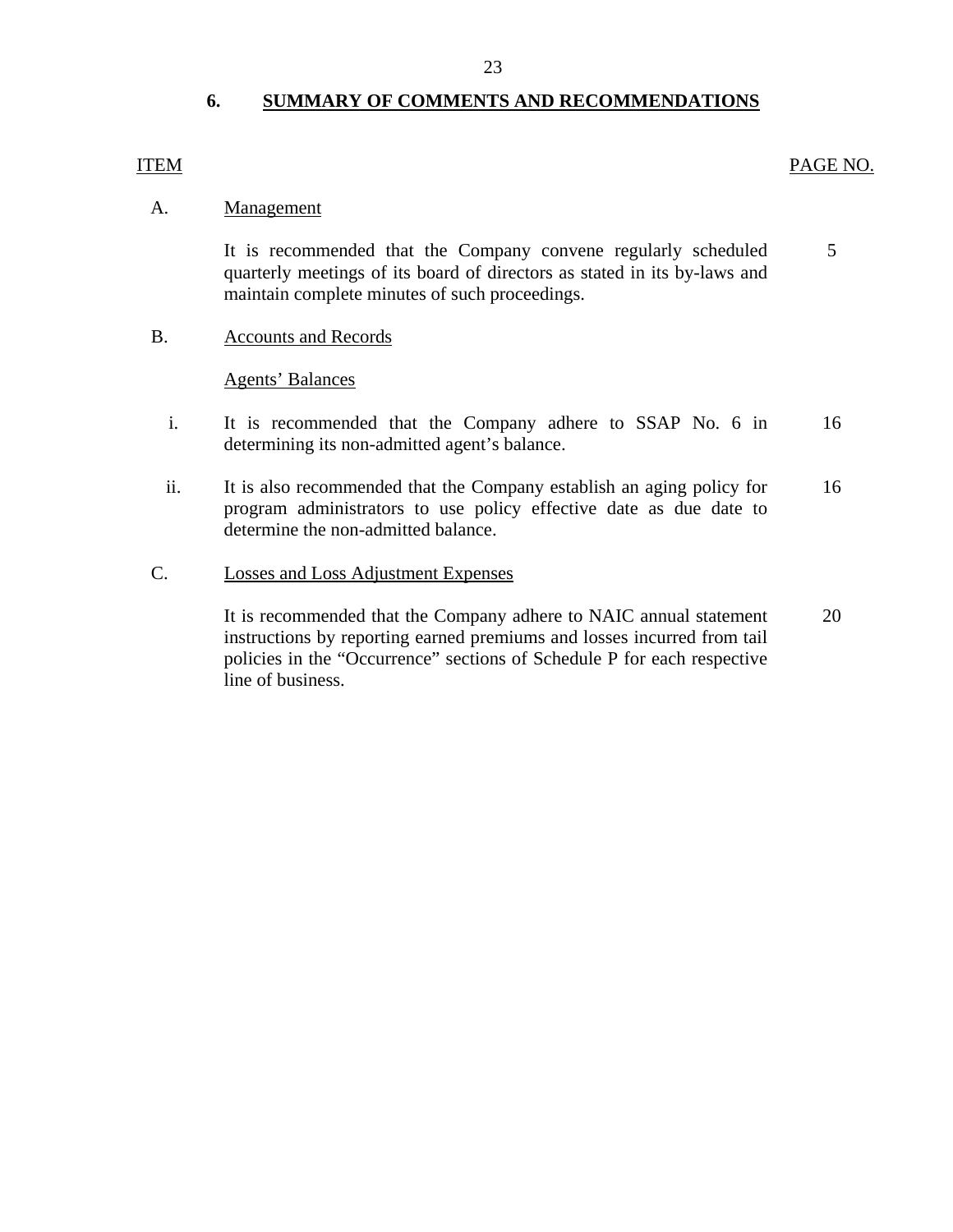Respectfully submitted,

 Maribel C. Nuñez, C.P.C.U Senior Insurance Examiner

STATE OF NEW YORK ) )ss: COUNTY OF NEW YORK )

MARIIBEL C. NUNEZ, being duly sworn, deposes and says that the foregoing report, subscribed by her, is true to the best of her knowledge and belief.

Maribel C. Nuñez

Subscribed and sworn to before me

this day of  $\qquad \qquad$  , 2011.